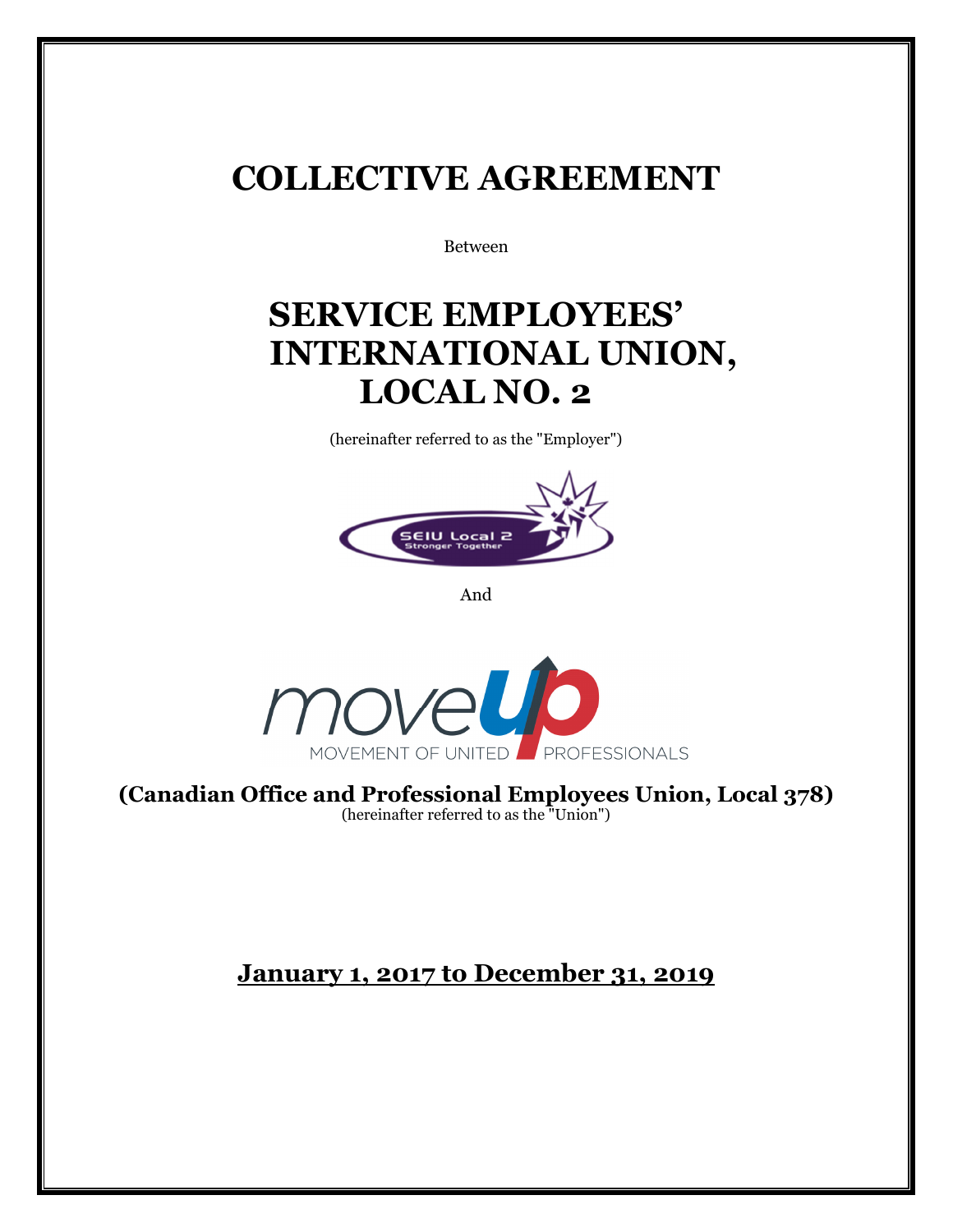## **TABLE of CONTENTS**

| ARTICLE 17 - TECHNOLOGICAL OR PROCEDURAL CHANGES AND SEVERANCE PAY 20 |  |
|-----------------------------------------------------------------------|--|
|                                                                       |  |
|                                                                       |  |
|                                                                       |  |
|                                                                       |  |
|                                                                       |  |
|                                                                       |  |
|                                                                       |  |
|                                                                       |  |
|                                                                       |  |
|                                                                       |  |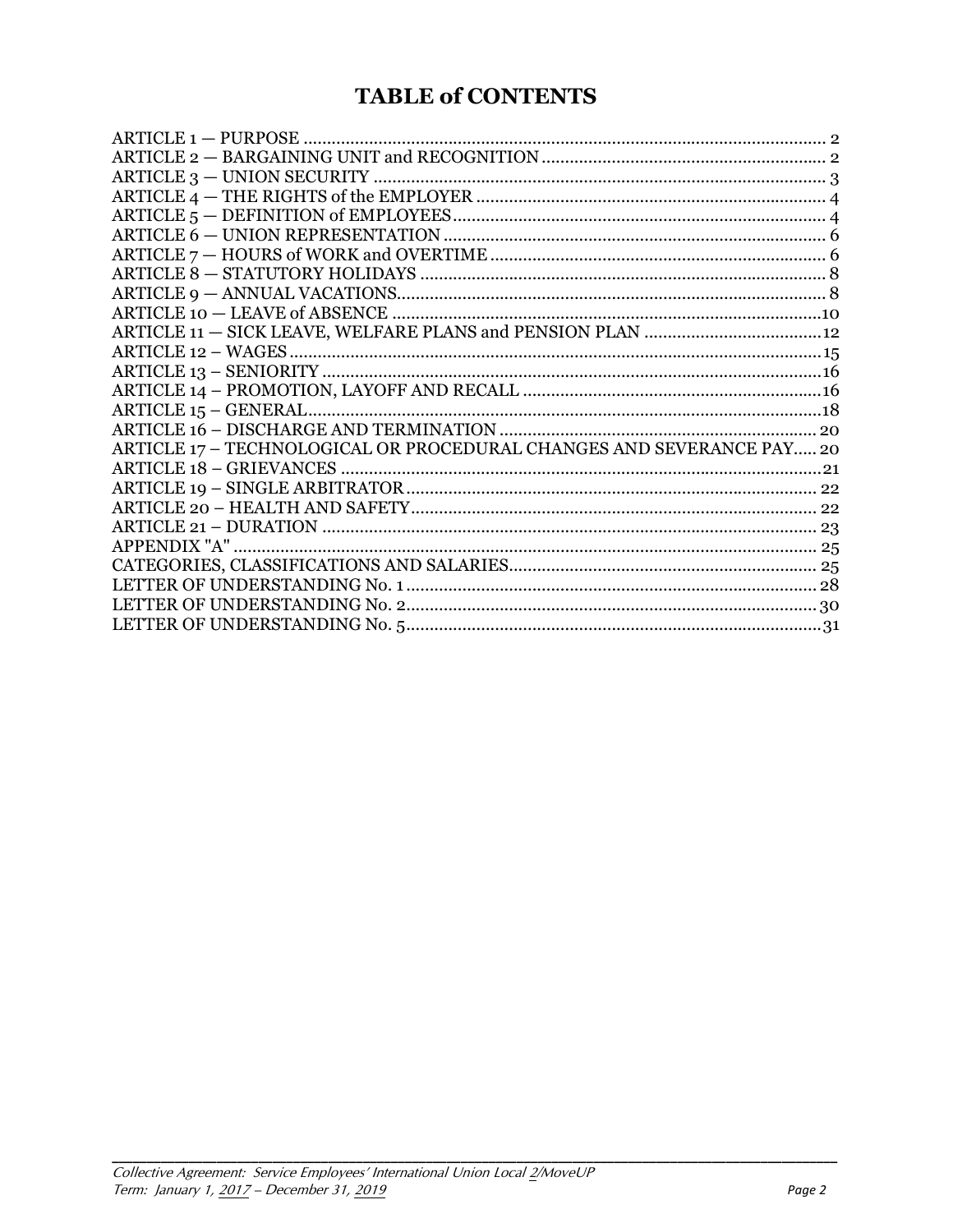## **ARTICLE 1 — PURPOSE**

- 1.01 The purpose of this Agreement is to maintain a harmonious relationship between the Employer and its employees; to define clearly the hours of work, rates of pay and conditions of employment; to provide for an amicable method of settling differences which may arise from time to time and to promote the mutual interest of the Employer and its employees; to promote and maintain such conditions of employment.
- 1.02 For the purpose of clarification, it is understood that wherever the singular or feminine is used in this Agreement the same shall be construed as meaning the plural or masculine unless the context or Parties require otherwise.
- 1.03 The Parties hereto subscribe to the principles of the Human Rights Code of British Columbia.

## **ARTICLE 2 — BARGAINING UNIT and RECOGNITION**

- 2.01 The Employer recognizes the Union as the sole bargaining authority for all employees in its offices within the jurisdiction of the Canadian Office and Professional Employees Union, Local 378 and within the classification of office and clerical workers listed in Appendix "A", the SEIU, Local No. 2, Branch Local 244 Health and Welfare Plan or within such new classifications as may from time to time be agreed and established by the Parties. It is expressly agreed that this Agreement shall not apply to any elected or appointed officer, business agent or representative of the Employer.
- 2.02 All members shall be required to use their Union Label.
- 2.03 The Union Label shall be made available to the Employer. The privilege of using the Union Label shall be extended to the Employer as long as this Agreement remains in full force and effect and the Employer is fulfilling all of its terms and conditions. The Union Label shall be the official Union Label of MoveUP - Canadian Office and Professional Employees Union, Local 378 and shall remain the sole property of the Union.
- 2.04 The employees shall not be asked to make any written statement or verbal contract which may conflict with this Agreement.
- 2.05 It shall not be a violation of this Agreement or cause for discharge of any employee, in the performance of her duties, to refuse to cross a legal picket line. The Union shall notify the Employer as soon as possible of the existence of such recognized picket lines.
- 2.06 The Employer shall not discharge, discipline or otherwise discriminate against any member of the Union for participation in or for action on behalf of the Union, or for the exercise of rights provided by this Agreement.
- 2.07 During the life of this Agreement, there shall be no lockout by the Employer or any strike, sit-down, slow-down, work stoppage or suspension of work either complete or partial for any reason by the Union.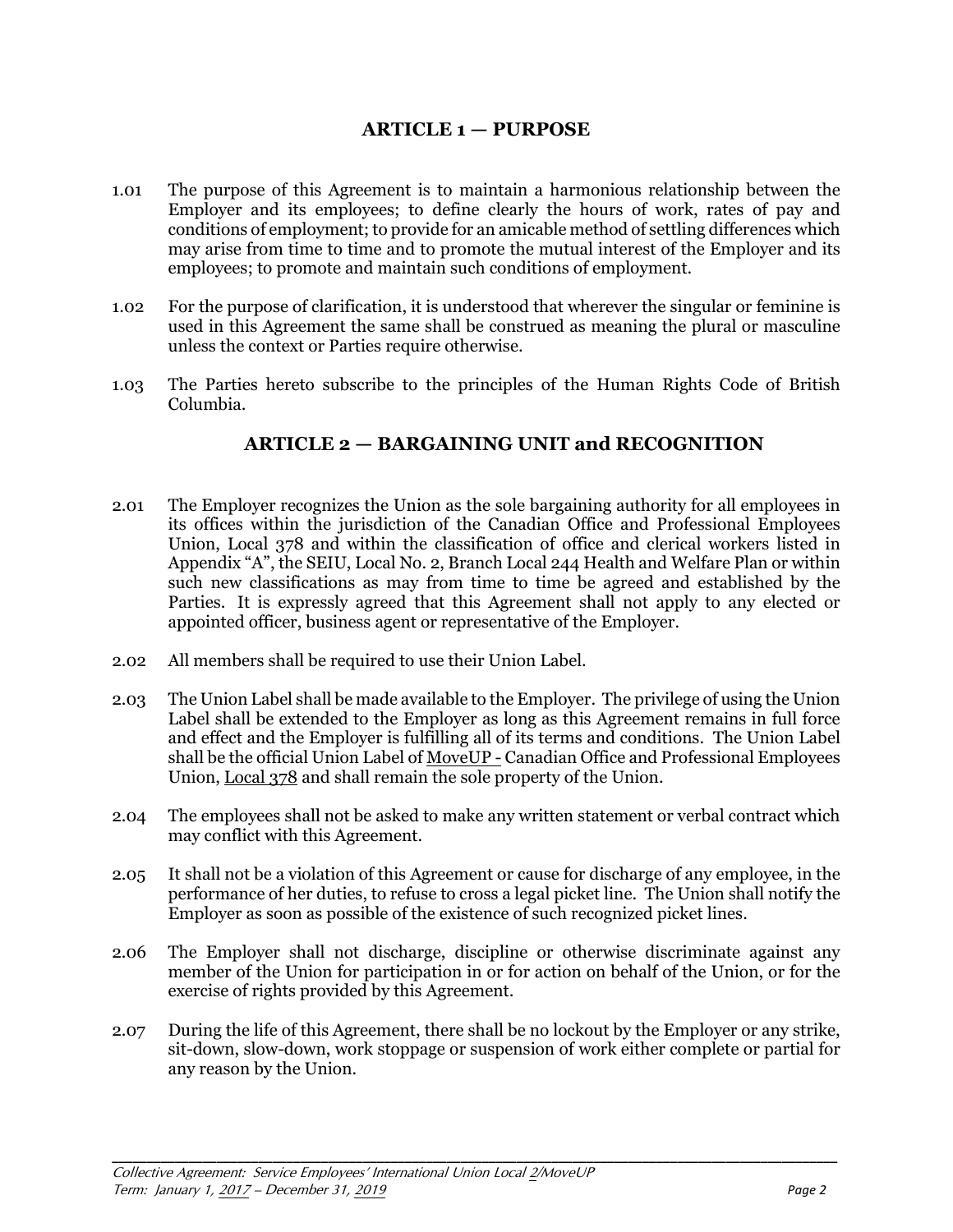## **ARTICLE 3 — UNION SECURITY**

- 3.01 The Employer agrees that all employees shall maintain Union membership in the Canadian Office and Professional Employees Union as a condition of employment.
- 3.02 When office workers are required, current paid-up members of the Union will be hired. Such requests are to be directed through the Union office. Should office workers who are Union members not be available, the Employer may obtain office workers elsewhere, it being understood that the employee will join the Union within fifteen (15) days and remain a member of the Union in good standing, as a condition of continuing employment. The Employer agrees to advise the Union office when requiring the Union to supply competent office workers.
- 3.03 Upon written notice from the Union that an employee fails to maintain membership in the Union by refusing to pay dues or assessments, the Employer agrees to terminate employment of said employee after seven (7) days from the date of notice.
- 3.04 Assignments of Wages and Employee Information

The Employer will honour written assignments of wages for Union dues, initiation fees and general membership assessments and shall remit such to the Union monthly together with the following information as to the persons from whose pay such deductions have been made:

- a) employee id number
- b) name address
- c) monthly salary
- d) amount of dues deducted
- e) iob classification
- f) employee status
- g) date of hire
- h) work location
- i) telephone number, except where employees have expressly indicated to the Employer that their number is unlisted

 In addition to the above the Employer will provide the Union monthly with a list of:

- i) new hires
- ii) terminations
- iii) promotions
- iv) demotions
- v) lateral moves
- vi) salary revisions
- vii) address and name changes
- viii) employees on extended leave of absence

- ix) acting pay appointments
- x) overtime worked
- xi) telephone number changes, except where employees have expressly indicated to the Employer that their number is unlisted
- xii) seniority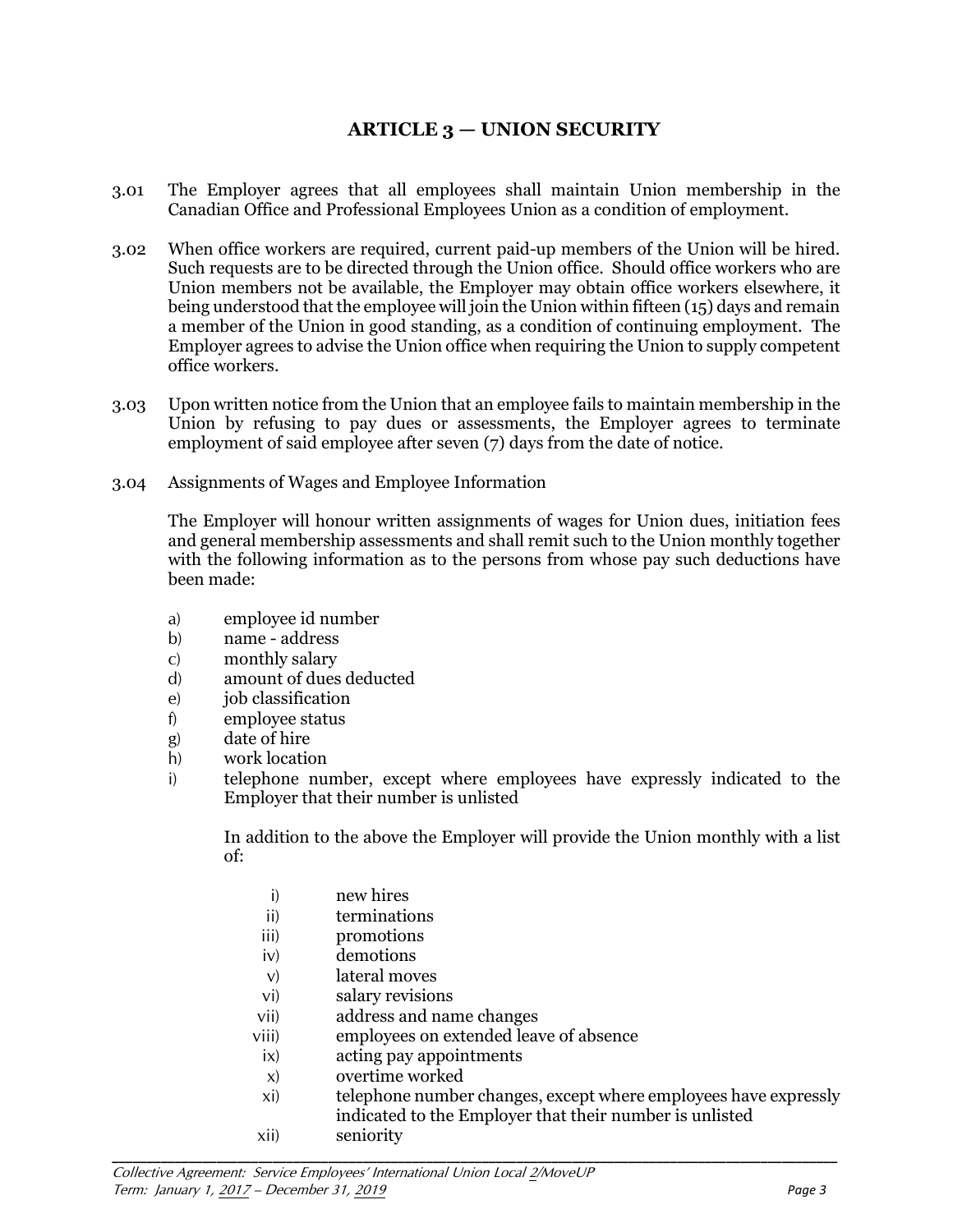Such information shall be supplied by the Employer and in an electronic form mutually acceptable to the parties.

3.05 The Employer agrees to acquaint new employees with the fact that a Union Agreement is in effect and with the conditions of employment set out in the Article dealing with the Union Security.

## **ARTICLE 4 — THE RIGHTS of the EMPLOYER**

The Union recognizes the rights of the Employer to hire and promote, and to discipline or discharge any employee for just cause subject to the provisions of this Agreement and the right of the Union or employee to grieve as provided in Articles 18 and 19.

## **ARTICLE 5 — DEFINITION of EMPLOYEES**

5.01 Probationary Period

All new employees, except temporary and casual employees, will be considered probationary for the first thirty (30) days of employment. After thirty (30) days employment, an employee will become regular. A temporary employee transferred to or attaining regular status will not be required to serve a further probationary period beyond the first thirty (30) days of employment.

5.02 Regular Full-Time

A regular full-time employee is any person employed on a full-time permanent basis whose duties fall within the bargaining unit as defined in Article 2 of this Agreement and who has completed the probationary period.

5.03 Regular Part-Time

The Employer shall specify the hours of work and the schedule of the hours to be worked, in writing, at the time of hire. The Employer will provide as much notice as possible, and in any event, will provide at minimum one week's notice of any change in hours of work or schedules. The time frame specified may be altered by mutual agreement between the parties.

A regular part-time employee is any person employed on a continuing basis for less than the normal hours of work or work week as per Article 7, whose duties fall within the bargaining unit as defined in Article 2 and who has completed the probationary period. Regular part-time employees shall be covered by all conditions of this Agreement except as follows:

- a) Sick leave entitlement shall be on a pro rata basis consistent with the time employed.
- b) After three (3) months service, regular part-time employees will be paid five percent (5%) of gross earning with each pay period in lieu of statutory holidays.
- c) Annual vacation entitlement shall be pro-rated in accordance with the actual time worked during the period the vacation was earned and shall be in proportion to the entitlement of a full-time regular employee with the same calendar period of service. Vacation pay shall be as provided in Article 9.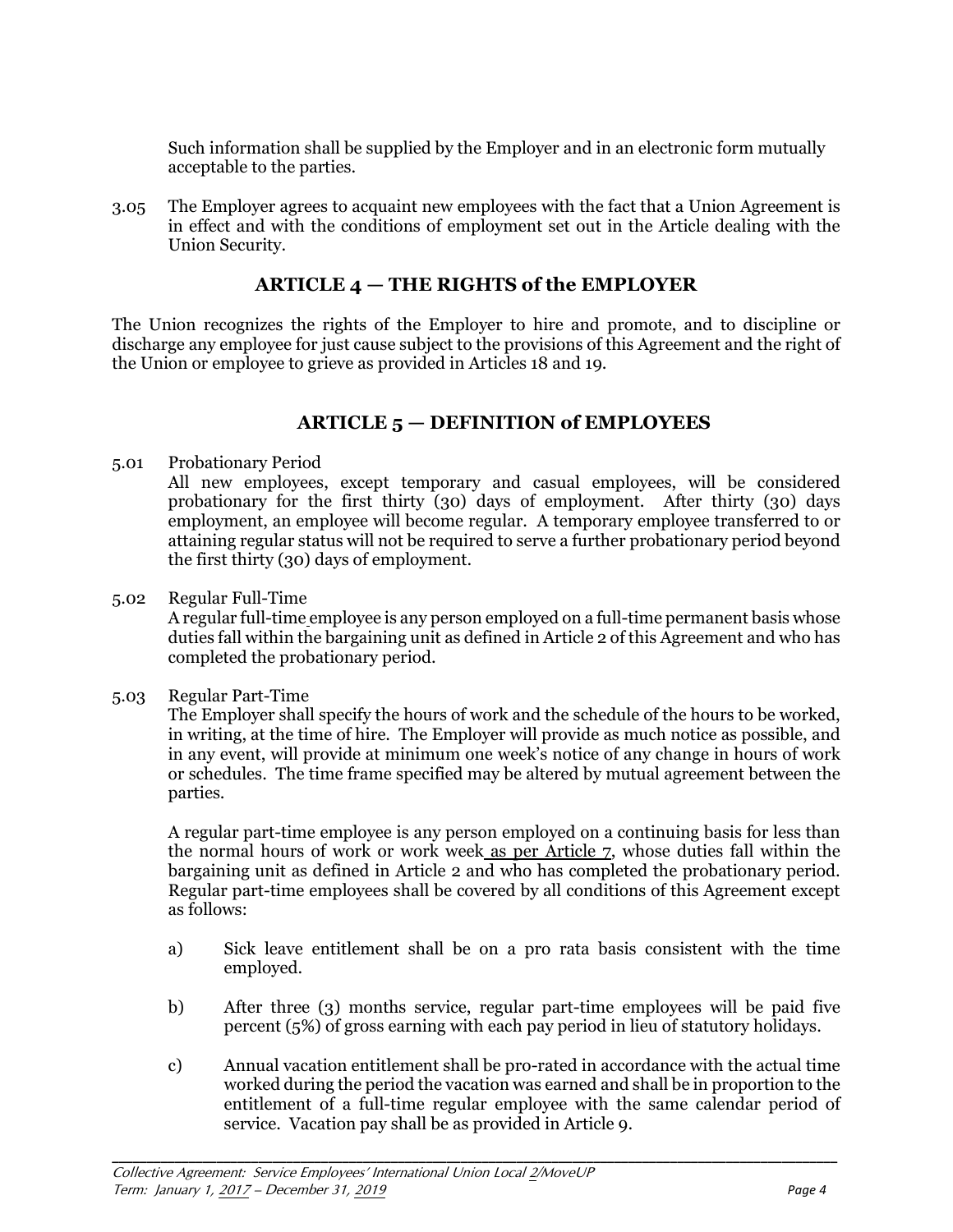- d) Part-time employees will be guaranteed not less than four (4) hours work on each day that they are scheduled to work.
- 5.04 Temporary
	- a) A temporary employee is one so informed by the Employer at the start of employment. Temporary employment shall be for a specified period not exceeding three (3) months' duration except as provided in Article 5.04(b) below, whereupon such employee shall attain regular status. A temporary employee reaching regular status will have rights under this Agreement which are based on length of service for seniority dated from the start of employment.
	- b) Temporary employees hired to replace employees on leave of absence under Article 10.01 shall not attain regular status during the duration of their temporary employment. Temporary employees hired under the provisions of Article 10.03 (Pregnancy and Parental Leave) will attain regular status after three (3) months but the severance provisions of Article 14.05 and Article 17.05 will not be applicable.
	- c) A temporary employee shall be entitled to a combined Statutory, Annual Holiday Pay and pay in lieu of benefits at a rate of twelve percent (12%) of gross earnings. In addition, the Employer shall pay premium contributions in accordance with Article 11.07.
	- d) Temporary employees will be guaranteed not less than four (4) hours work on each day that they are scheduled to work.
- 5.05 Casual
	- a) Casual or extra employees shall be those employees hired for extra or relief work for periods of up to one (1) month. Such employees shall be paid at the rates provided in this Agreement and will be guaranteed not less than four (4) hours work on each day which they are employed.
	- b) A casual employee shall be entitled to a combined Statutory, Annual Holiday Pay and pay in lieu of benefits at a rate of twelve percent (12%) of gross earnings. In addition, the Employer shall pay premium contributions in accordance with Article 11.07.
- 5.06 The Employer or his Representative shall make known to the employees their duties and from whom they shall receive instructions as to the policies and procedures of the establishment.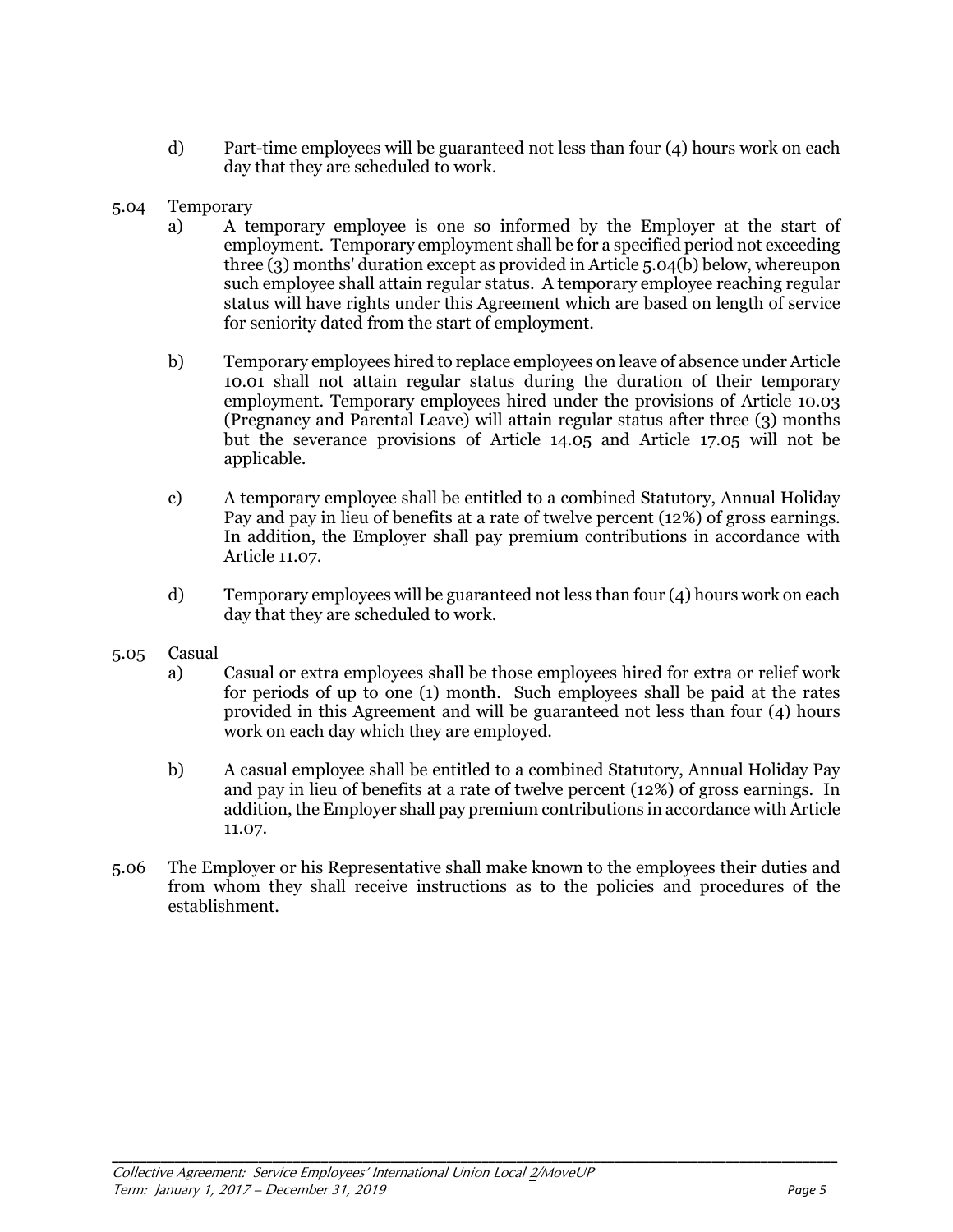## **ARTICLE 6 — UNION REPRESENTATION**

- 6.01 The Employer shall recognize the Representative(s) selected by the Union for purposes of collective bargaining, Agreement administration and general Union business, as the sole and exclusive Representative(s) of all employees within the bargaining unit as defined in Article 2 of this Agreement.
- 6.02 The Representative(s) of the Union shall have the right to contact the employees at their place of employment on matters respecting the Agreement or its administration. The Union will obtain authorization from the Employer as to an appropriate time for such contact before meeting the employees.
- 6.03 The Employer shall recognize the Office Steward(s) elected or appointed by the Union and shall not discharge, discipline or otherwise discriminate against such Office Steward(s) for carrying out the duties proper to that position.
- 6.04 The Office Steward may, within reason, investigate and process grievances or confer with the Representative(s) of the Union during regular working hours, without loss of pay.
- 6.05 The Employer shall not discharge, discipline or otherwise discriminate against any member of the Union for participation in or for action on behalf of the Union, or for the exercise of rights provided by this Agreement.
- 6.06 Leave of absence may be requested by the Union for an employee to attend to Union business. Where possible, such leave will be granted by the Employer. While on leave the employee will continue to accrue seniority.
- 6.07 Leave of absence may be requested by an employee for the purpose of fulfilling responsibilities as a full-time elected officer of the Union renewable every electoral term. Such leave will not be unreasonably denied. The leave will be granted without pay and with seniority accumulation. Employees may choose to maintain any or all benefits provided they reimburse the Employer the total cost of the premiums for such coverage.

## **ARTICLE 7 — HOURS of WORK and OVERTIME**

- 7.01 Regular Work Day A regular work day shall consist of six and one-half (6½) hours between the hours of 8:00 a.m. and 5:00 p.m.
- 7.02 Regular Work Week A regular work week shall consist of thirty-two and one-half (32½) hours worked between 8:00 a.m. Monday and 5:00 p.m. Friday.
- 7.03 Hours of work as provided in Article 7.01 and 7.02 may be varied subject to mutual agreement between the Employer and the Union.

**\_\_\_\_\_\_\_\_\_\_\_\_\_\_\_\_\_\_\_\_\_\_\_\_\_\_\_\_\_\_\_\_\_\_\_\_\_\_\_\_\_\_\_\_\_\_\_\_\_\_\_\_\_\_\_\_\_\_\_\_\_\_\_\_\_\_\_\_\_\_\_\_\_\_\_\_\_\_\_\_\_\_\_\_\_\_\_\_\_\_\_\_\_\_\_\_\_\_\_\_\_\_\_\_** 

*NOTE: The Employer agrees that any change away from or back to the regular work day and/or regular work week will be implemented only by mutual agreement between the Employer and the Union. Such changes could encompass a nine-day*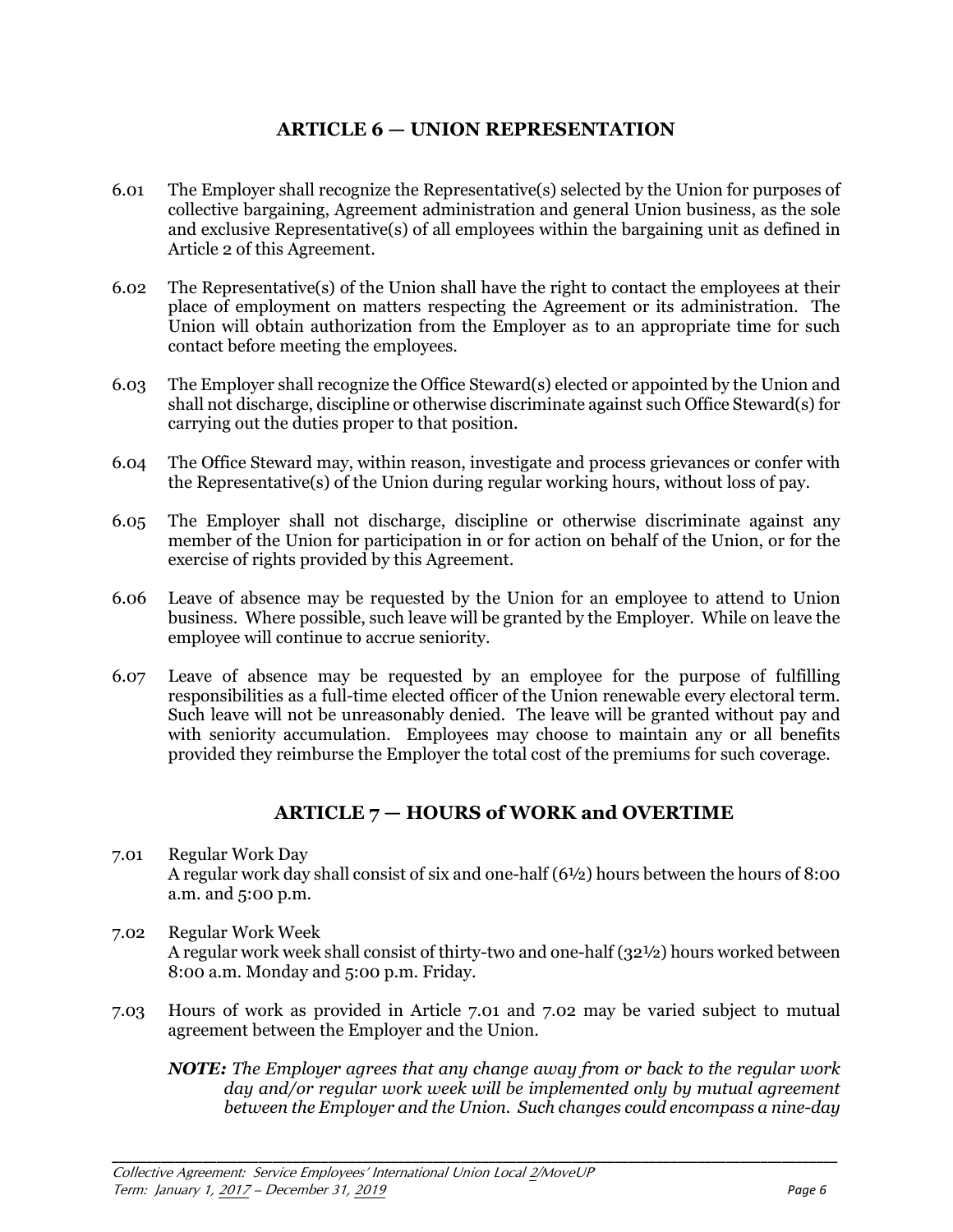*fortnight or a four-day work week. Permission will not be unreasonably withheld.*

7.04 A one (1) hour lunch period will be provided and taken within the two (2) hours in the middle of the regular working day, precise time to be arranged between the Employer and employee.

*NOTE: The lunch period may be shortened by mutual agreement between the Employer and the Union, from one (1) hour but not less than one-half (½) hour.*

- 7.05 Two (2) relief periods per day of fifteen (15) minutes each, one (1) in the morning and one (1) in the afternoon, shall be taken without loss of pay.
- 7.06 Overtime Premiums All time worked before or after the regularly established working day or as varied by mutual agreement as per Article 7.03, shall be considered as overtime and paid at the rate of two hundred (200%) percent of the employee's pro-rated hourly rate.
- 7.07 All time worked on Saturday, Sunday or on a statutory holiday, as provided in Article 8 or on a day granted in lieu thereof, shall be considered as overtime and paid at the rate of two hundred (200%) percent of the employee's pro-rated hourly rate.
- 7.08 All employees requested to work overtime beyond the regular work day shall be allowed a one (1) hour paid meal period at the regular pro-rated hourly rate of pay, provided such overtime is in excess of two (2) hours work. The meal period may be taken before, during or after the overtime work as may be appropriate and mutually agreed.
- 7.09 Employees who are called in during regularly scheduled days off or vacations, or who are called back to work outside the regular working day, other than for regularly scheduled overtime, shall receive a minimum of four (4) hours' pay at the overtime rates, provided the employee reports for such work.
- 7.10 Regularly scheduled overtime shall mean overtime for which at least twenty-four (24) hours' notice has been given. Emergency overtime shall mean overtime for which less than one (1) days' notice is given. Employees requested to work beyond their regular shift with less than twenty-four (24) hours' notice, that is emergency overtime, shall work up to two (2) hours under regular overtime provisions. Work beyond the two (2) hour allowable period shall entitle the employee to not less than two (2) hours additional pay at overtime rates. The meal hour allowance in the foregoing Article 7.08, shall be separate and apart from the above premium provisions.
- 7.11 Overtime shall be voluntary. Overtime shall first be offered to the employee who regularly performs the duties, then by seniority to those employees who are qualified and able to perform the duties.
- 7.12 Employees who work overtime may elect to take time off in lieu of overtime pay but such time off must be taken at a time mutually agreed upon with the Employer. The length of time off with pay shall be equal to the straight time equivalent to the overtime earnings.
- 7.13 Paid sick leave or extended sick leave shall not reduce overtime pay earned during a regular work day or work week during which such sick leave occurred.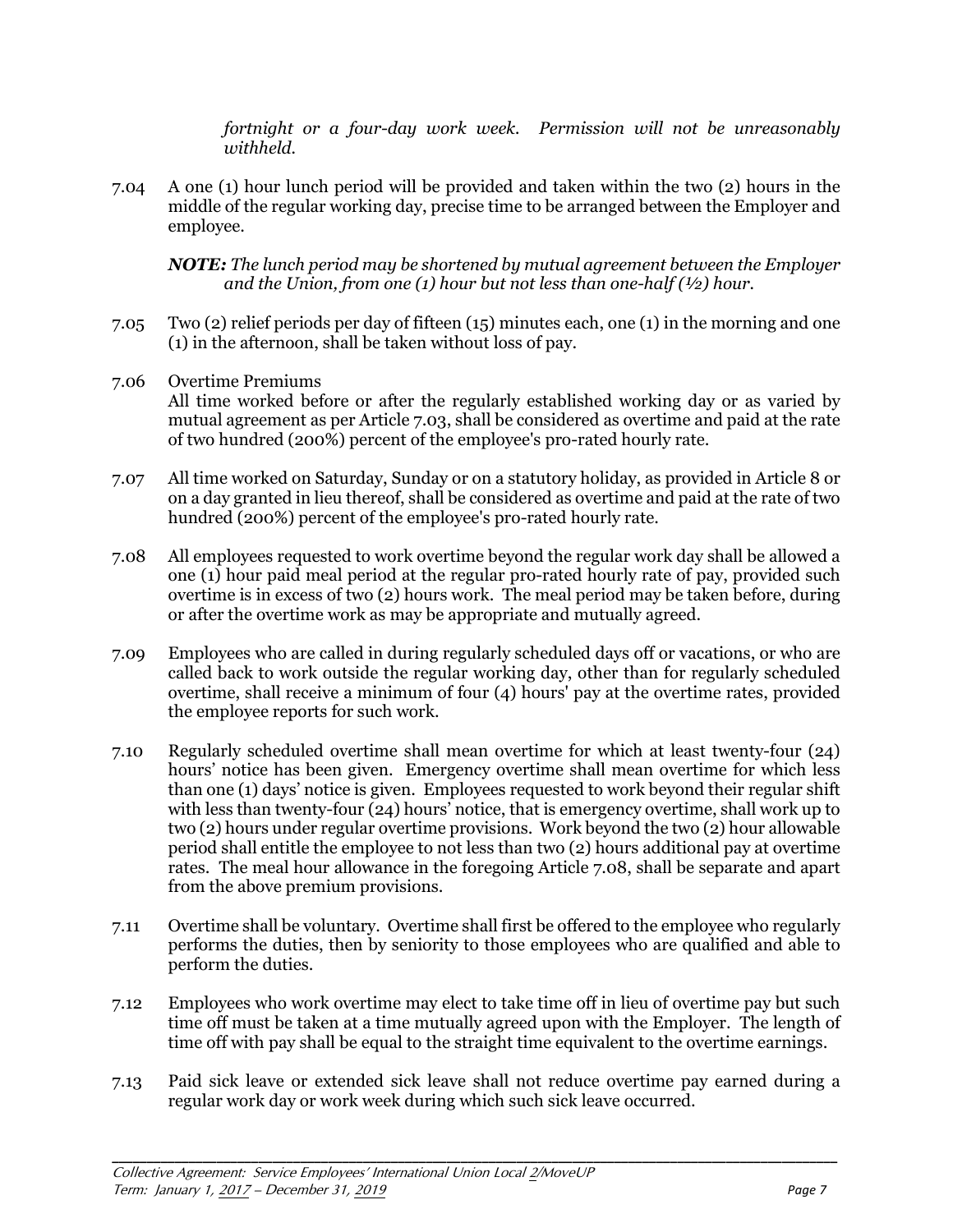## **ARTICLE 8 — STATUTORY HOLIDAYS**

8.01 The Employer agrees to provide all regular employees with the following statutory holidays, without loss of pay:

| New Year's Day         | <b>Family Day</b> | Good Friday       |
|------------------------|-------------------|-------------------|
| <b>Easter Monday</b>   | Victoria Day      | Canada Day        |
| British Columbia Day   | Labour Day        | Thanksgiving      |
| <b>Remembrance Day</b> | Christmas Day     | <b>Boxing Day</b> |

and any other day that may be stated a legal holiday by the Provincial and/or Federal Government.

Any other holiday recognized by the Employer shall be provided, without loss of pay, to employees working for the Employer. Territorial or Civic Holidays, when declared, shall be provided to the employees working in the said location where the holiday is declared. The Employer further agrees that should one (1) of the above statutory holidays fall on either a Saturday, a Sunday, or an employee's regularly scheduled day off and no other day is proclaimed in lieu thereof, the employee shall receive an additional day or days off, with pay, to be taken the working day preceding the holiday or the working day succeeding the holiday or at a time mutually agreed by the Employer and the employee.

8.02 In the event any of the holidays enumerated in the foregoing Article 8.01, occur during the period of an employee's vacation, an additional day's vacation with pay shall be allowed for each holiday so occurring.

## **ARTICLE 9 — ANNUAL VACATIONS**

9.01

- a) Upon completion of twelve (12) months service, an employee shall be entitled to receive a paid vacation of fifteen (15) working days. Payment for such vacation period shall be at the employee's current wage rate or six (6%) percent of gross earnings for the period in which the vacation was earned, whichever is greater.
- b) Upon completion of six (6) months service in the first year of employment, an employee shall be entitled to receive a paid vacation of five (5) working days which if taken, will be deducted from the total entitlement for that year. Such vacation shall be taken at a time mutually agreed with the Employer.
- 9.02 Each employee who completes five (5) years' service shall receive twenty (20) working days paid vacation. Pay for such vacation shall be at the employee's current wage rate or eight (8%) percent of gross earnings for the period in which vacation was earned, whichever is greater.
- 9.03 For each year of service in excess of five (5) years, each employee shall receive one (1) working day paid vacation, to a maximum of thirty (30) working days.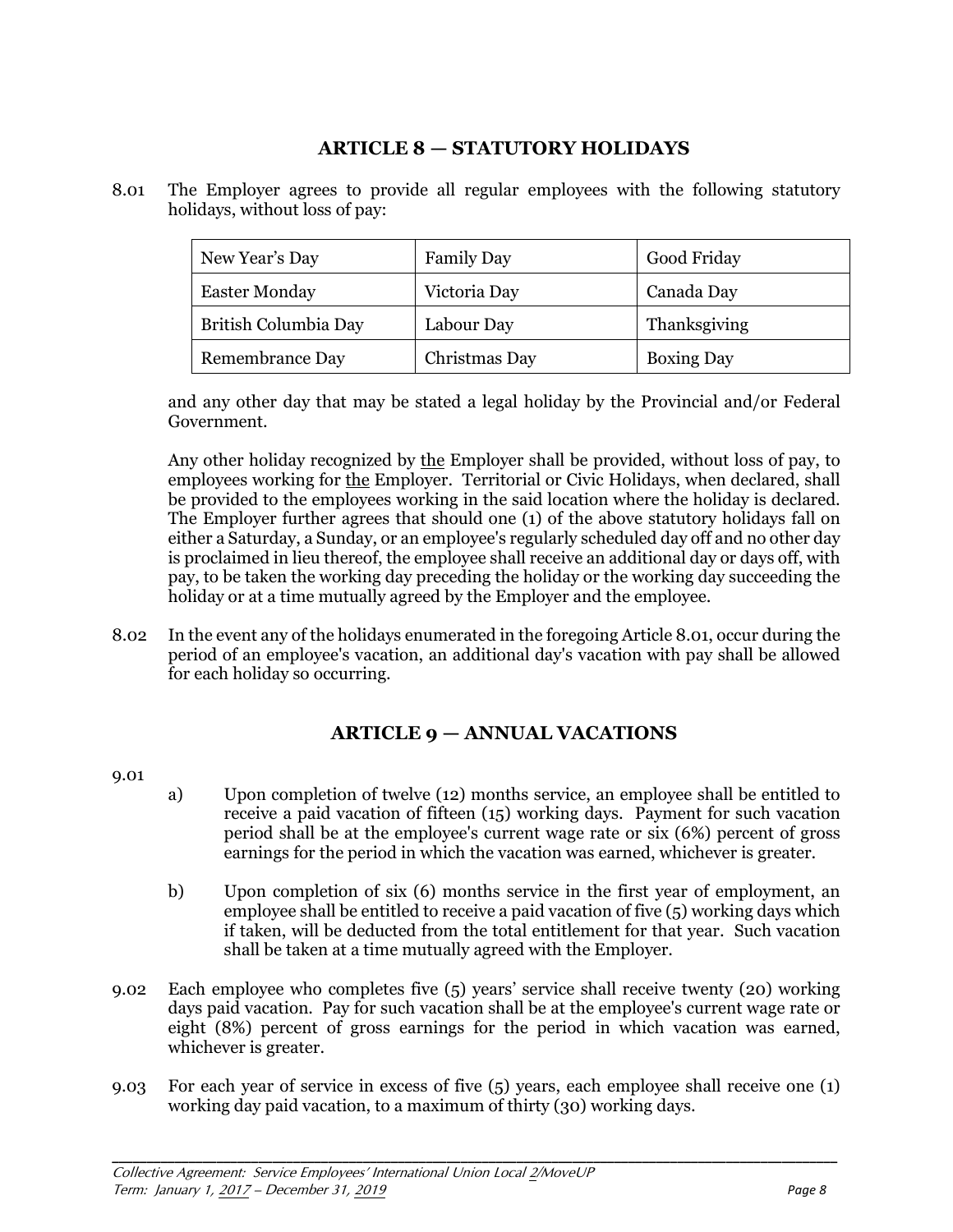| <b>Years of Service</b> | <b>Vacation Days</b> | <b>Total Vacation Hours</b> |
|-------------------------|----------------------|-----------------------------|
| $1 - 4$                 | 15 Days              | 97.5 Hours                  |
| 5                       | 20 Days              | Hours<br>130                |
| 6                       | 21 Days              | 136.5 Hours                 |
| 7                       | 22 Days              | Hours<br>143                |
| 8                       | 23 Days              | 149.5 Hours                 |
| 9                       | 24 Days              | 156 Hours                   |
| 10                      | 25 Days              | 162.5 Hours                 |
| 11                      | 26 Days              | 169 Hours                   |
| 12                      | 27 Days              | 175.5 Hours                 |
| 13                      | 28 Day               | 182 Hours                   |
| 14                      | 29 Days              | 188.5 Hours                 |
| 15                      | 30 Days              | 195 Hours                   |

- 9.05 Payment for vacation entitlements outlined in Article 3 above shall be:
	- a) 21 and 22 days eight (8%) percent of gross earnings or current wage rate, whichever is greater.
	- b) 23 to 27 days inclusive ten (10%) percent of gross earnings or current wage rate, whichever is greater.
	- c) 28 days and over twelve (12%) percent of gross earnings or current wage rate, whichever is greater.
- 9.06 On December 31st of each year, regular and/or part-time employees shall receive a vacation bonus of two (2%) percent of gross earnings earned in that calendar year.

At the Employer's discretion, employees may be allowed to take this bonus in equivalent paid time off. Upon termination an employee shall be paid the vacation bonus on gross earnings for the period from January 1st to termination date.

9.07 Senior employees shall be given preference in the selection of vacation periods. Employees who wish to take their vacation in two (2) or more periods instead of one (1) unbroken period may do so subject to the following:

**\_\_\_\_\_\_\_\_\_\_\_\_\_\_\_\_\_\_\_\_\_\_\_\_\_\_\_\_\_\_\_\_\_\_\_\_\_\_\_\_\_\_\_\_\_\_\_\_\_\_\_\_\_\_\_\_\_\_\_\_\_\_\_\_\_\_\_\_\_\_\_\_\_\_\_\_\_\_\_\_\_\_\_\_\_\_\_\_\_\_\_\_\_\_\_\_\_\_\_\_\_\_\_\_** 

Employees shall select their vacation periods in order of seniority as defined in this Agreement, however, only one (1) vacation period shall be selected by seniority until all employees in the signing group have had the opportunity to select one (1) vacation period. Subsequently, those employees who have chosen to take their vacation in two (2) or more separate periods shall select the second (2nd) and subsequent period in order of seniority.

9.04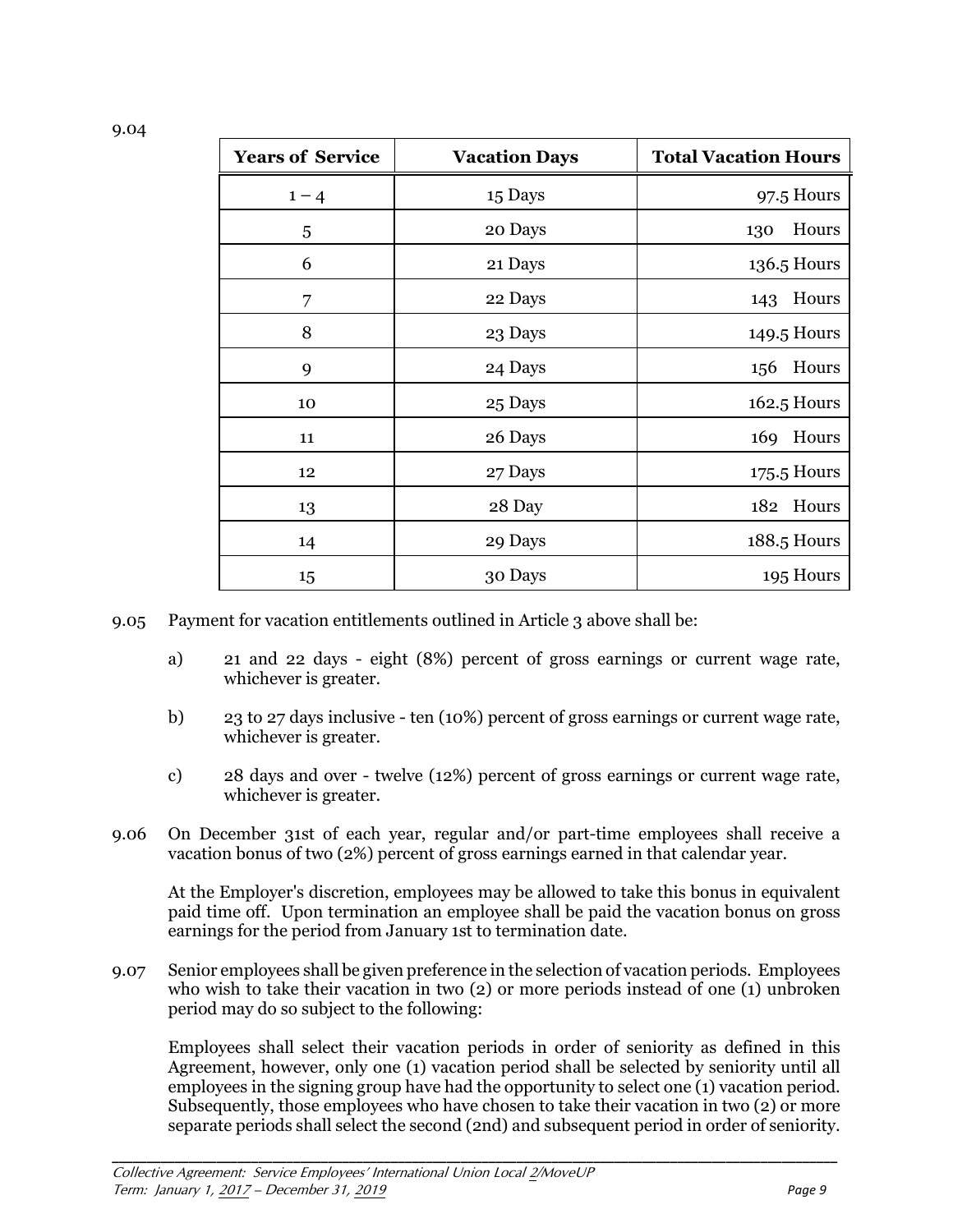- 9.08 The Employer shall make available a vacation schedule by January 2nd and the employees shall indicate their vacation selection by March 15th and have such vacation confirmed by March 31st of each year.
- 9.09 Past Service Credits All employees re-entering employment with the Employer will receive credit for past service in determining their vacation entitlement after completing two (2) full calendar years after re-entry.
- 9.10 Upon fifteen (15) days written notice, a regular employee shall be entitled to receive, prior to commencement of their vacation, a payroll advance equivalent to the amount of vacation being taken for that vacation period.
- 9.11
- a) Effective January 1, 2004 all vacations must be taken within one (1) year of being earned. Requests to carry forward vacation for one additional year will not be unreasonably denied.
- b) Vacation accumulated prior to January 1, 2004 shall be paid or used by mutual agreement between the employee and the Employer.

## **ARTICLE 10 — LEAVE of ABSENCE**

10.01 An employee may apply for, and where possible receive, up to six (6) months unpaid leave of absence for reasons other than sick leave. Permission for such leave must be obtained from the Employer in writing.

An employee who resumes employment on the expiration of this leave of absence shall be reinstated in all respects by the Employer in the position previously occupied by the employee or in a comparable position.

10.02 Bereavement Leave

In cases of death in the immediate family, i.e. husband, wife, common-law spouse (including same sex partner), son, daughter, step-child, father, father-in-law, mother, mother-in-law, sister or brother, brother-in-law or sister-in-law, niece or nephew, or aunt or uncle, an employee shall be granted up to three (3) working days leave of absence with full pay. One (1) day of leave with pay shall be granted to any employee who wishes to attend services related to the death of grandparents, grandchildren, spouse's grandparents or grandchildren. Such leave of absence will not be charged against sick leave, holiday entitlement or other accrued time off.

Employees who have to travel out-of-province or overseas or from remote areas may be allowed additional time off with pay for any necessary period of absence not to exceed three (3) working days.

- 10.03 Pregnancy and Parental Leave
	- a) For the purpose of this Article, "spouse" includes common-law partner within the meaning of the Family Relations Act.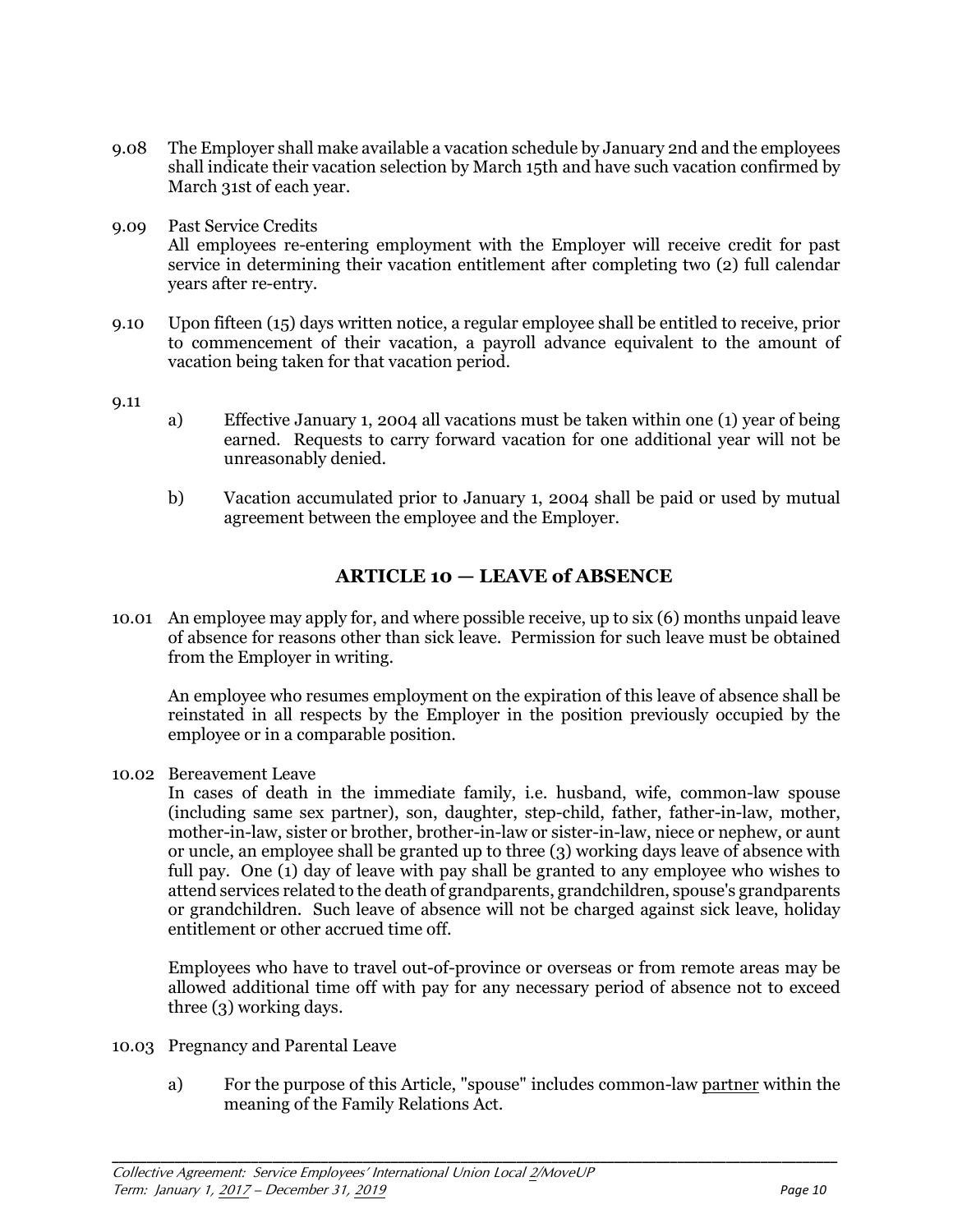- b) Pregnancy and Parental Leave will be granted in accordance with the Employment Standards Act of BC. Such leave of absence may be extended by an additional six (6) months by mutual agreement upon application by the employee.
- c) Employees who have completed six (6) months of service shall be paid the maximum maternity benefits allowable under the Employment Insurance guidelines governing SEB-plans (Supplementary Employment Insurance Benefits.) Employees will receive full pay for the two (2) week waiting period and Supplementary Employment Insurance Benefit for a maximum of fifteen (15) weeks. If an employee does not apply or qualify for Employment Insurance Benefits, the Employer will not pay monies for the period of time the employee was on maternity leave.
- d) An employee who resumes employment on the expiration of this leave of absence shall be reinstated in all respects by the Employer in the position previously occupied by the employee, or in a comparable position and with all increments to wages and benefits to which the employee would have been entitled had the leave not been taken.
- e) Seniority shall accrue during pregnancy and parental leave.
- 10.04 Leave for Medical/Dental Appointments

An employee will be allowed up to two (2) hours with pay from their accumulated sick leave bank for medical or dental appointments that cannot be taken on a regularly scheduled day off. The up to two (2) hours will be utilized at the beginning or end of the workday where possible. Leave for medical/dental appointments shall not exceed twelve (12) hours in any calendar year.

- 10.05 Family Responsibility Leave
	- a) In the case of illness/injury of an immediate family member (including same sex partner), the employee shall be entitled to use entitlement from the sick leave bank up to a maximum of two (2) days at any one time for this purpose. Upon request, additional time may be approved.
	- b) In the event of a serious illness or injury to a spouse (including same sex partner), dependent or non-dependent child or parent, the Employer will make a reasonable effort to provide appropriate time off not to exceed five  $(5)$  working days at any one time for the employee to make the necessary arrangements for the ongoing care of the ill/injured person. Satisfactory proof of the necessity of the employee's absence must be provided when requested. Such time off shall be deducted from the accumulated sick leave bank.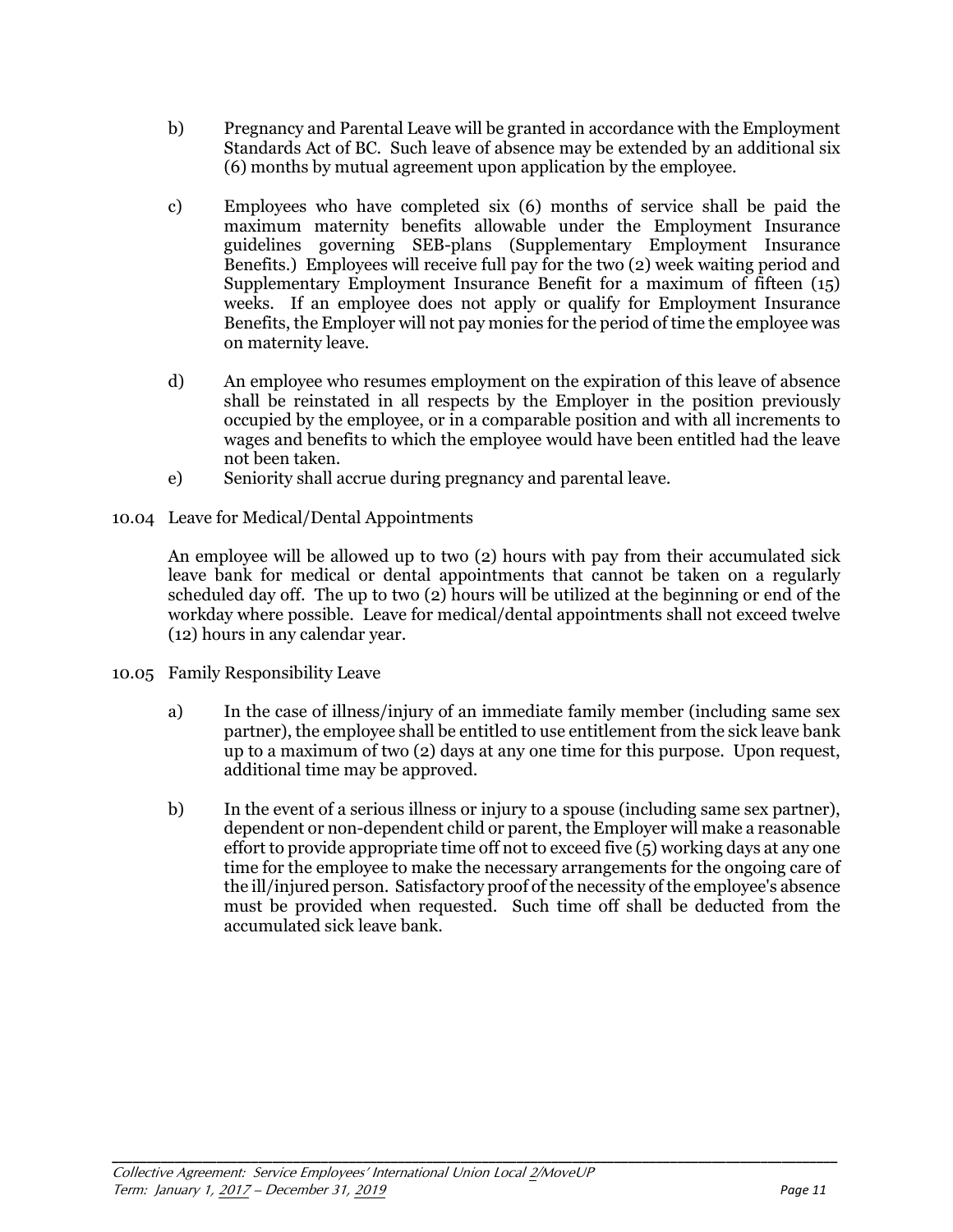#### 10.06 Gender Transition Leave

An employee who provides a certificate from a medical practitioner confirming that the employee requires a leave of absence in order to undergo gender transition will be granted a leave for the procedure required during the transition period. The provisions of that leave will follow either Leave of Absence or Sick Leave depending on the employee's request and approval by the provider. The Union, the Employer and the employee will work together to tailor the general transition plan to the employee's particular needs and accommodate the employee up to the point of undue hardship for the Employer. The Employer will ensure it enforces its harassment free work environment and not accept any discriminatory actions. There shall be no loss of service or seniority.

## **ARTICLE 11 — SICK LEAVE, WELFARE PLANS and PENSION PLAN**

#### 11.01 Sick Leave

- a) The Employer will allow two (2) working days per month sick leave with full pay. Such sick leave may be accumulated from month to month and from year to year up to a maximum of fifty (50) actual working days. If requested by the Employer, a doctor's certificate must be supplied by the employee in respect of any illness extending beyond three (3) working days.
- b) During periods of lengthy illness or disability, the lost working days that occur within any waiting period as prescribed by a Wage Indemnity Plan shall be paid by the Employer from the employee's accumulative "sick leave". A claim for benefits must be made under the Wage Indemnity Plan for any disability that results in time loss in excess of the prescribed waiting period. The balance of an employee's accumulated sick leave shall be paid for lost working days where the disability causes time loss beyond the normal benefit period as prescribed by a Wage Indemnity Plan. "Sick leave" shall not accumulate while an employee is absent because of a disability. At the employee's option, accumulated sick leave may be used to offset the difference between regular salary and wage indemnity payments.
- 11.02 Medical Plan A medical plan shall be made available to all regular and regular part-time employees desiring same. The Employer shall pay the full premium cost for the employee's coverage under such a plan.

#### 11.03 Wage Indemnity Plan

The MoveUP Weekly Wage Indemnity Plan (1-8-39 plan providing seventy-five (75%) percent of earnings when unable to work due to sickness or accident) shall be made available to all regular and regular part-time employees. The Employer shall pay the full premium cost for the employee's coverage under such plan.

The Employer will continue to remit premiums for health and welfare benefits as required during periods on wage indemnity.

11.04 Employees shall be granted extended sick leave of absence without pay of up to six (6) months with up to one (1) year of service, and twelve (12) months if over one (1) year of service, beyond the paid sick leave entitlement provided in Article 11.01, during periods of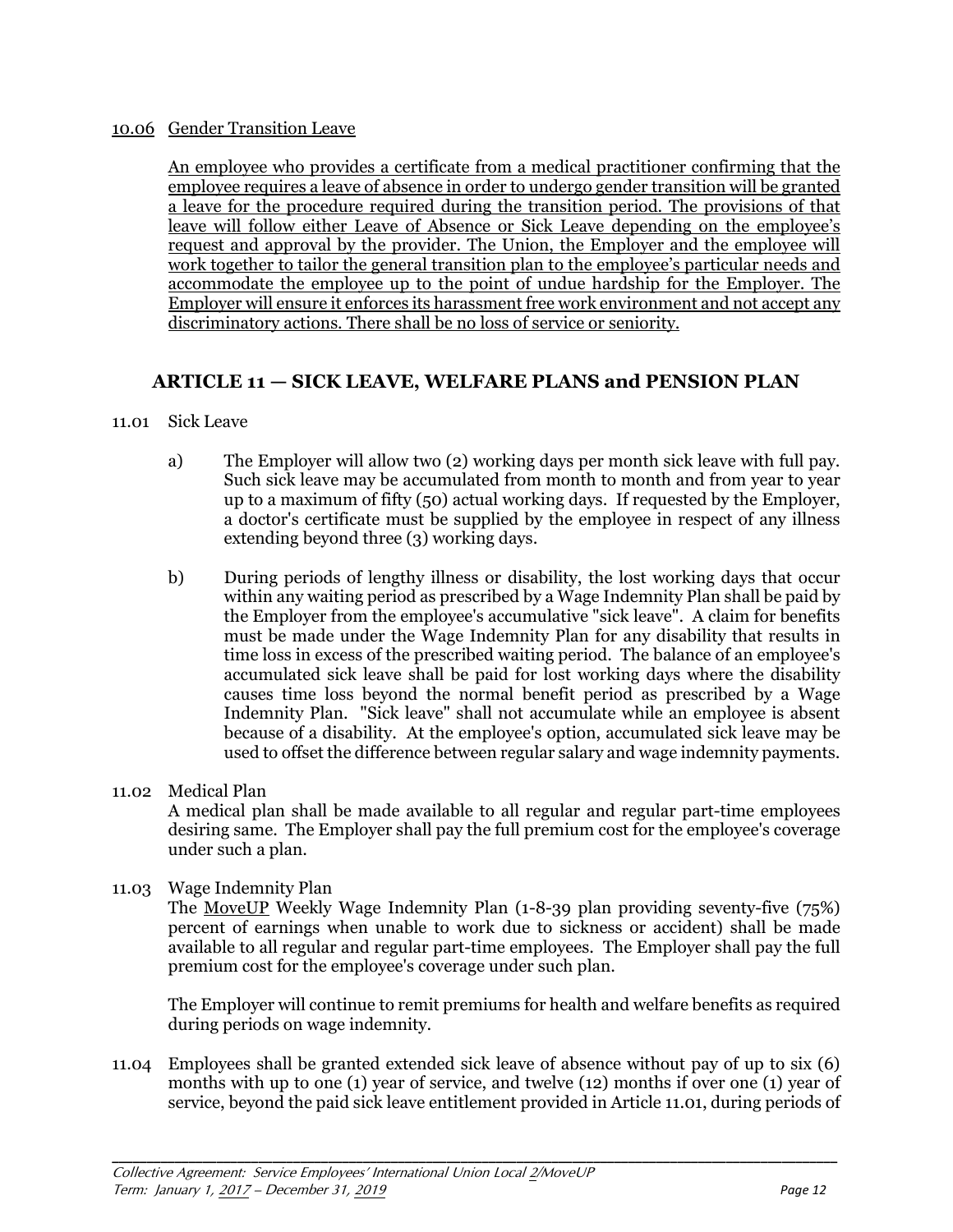lengthy illness or disability as certified by a medical doctor. During that period of leave beyond the paid sick leave entitlement, seniority will be retained.

#### 11.05 Dental Plan

The Union prepaid Dental Plan shall be made available to regular and regular part-time employees desiring same. Premium costs for coverage under the Union Plan shall be paid for by the Employer.

#### *Effective January 1, 2000*

Coverage is:

| Part A - | One hundred percent (100%)                         |
|----------|----------------------------------------------------|
| Part B-  | Sixty percent (60%)                                |
| Part C - | Sixty percent (60%)                                |
|          | (Ortho coverage, with a \$3,000.00 lifetime limit) |

#### 11.06 Extended Health Benefit Plan

The Pacific Blue Cross Extended Health Benefit Plan shall be made available to all employees. This plan shall include an eyeglass option of five hundred dollars (\$500.00) every twenty-four (24) months, a hearing aid option of three hundred dollars (\$300.00), lifetime limit, and coverage of registered psychologist treatments, registered social worker or clinical counsellor up to two hundred dollars (\$200.00) every twelve (12) months. Premium costs shall be fully paid by the Employer.

Extended health care lifetime limit to be increased to \$1,000,000.00 effective August 19, 2008.

#### 11.07 Pension Plan

a) Employer contributions to the Union Pension Plan shall be:

| December 31, 2001      | $\sim$ .                 | ten and one quarter (10.25%) of salary      |
|------------------------|--------------------------|---------------------------------------------|
| August 19, 2014        | $\overline{\phantom{a}}$ | eleven $(11\%)$ of salary                   |
| <b>January 1, 2015</b> |                          | eleven and three quarter (11.75%) of salary |
| <b>January 1, 2016</b> | $\overline{\phantom{a}}$ | twelve and one half (12.50%) of salary      |
|                        |                          |                                             |

- b) Hours on which payment shall be based are as follows:
	- Annual Vacation
	- Straight time hours worked
	- Statutory Holidays
	- Banked overtime hours if taken in pay
	- Straight time equivalent of overtime hours if not banked
	- Paid Sick Leave
- c) Contributions shall be made for all employees who are not covered by Employer's existing pension plans.
- d) All employees hired after January 13th, 1982, shall be enrolled in the Union Pension Plan.
- e) The Employer shall make payment to the Trustees of the Union Pension Plan, by a single payment made by the fifteenth (15th) of the month following that which payment covers, to an agency designated for that purpose by MoveUP.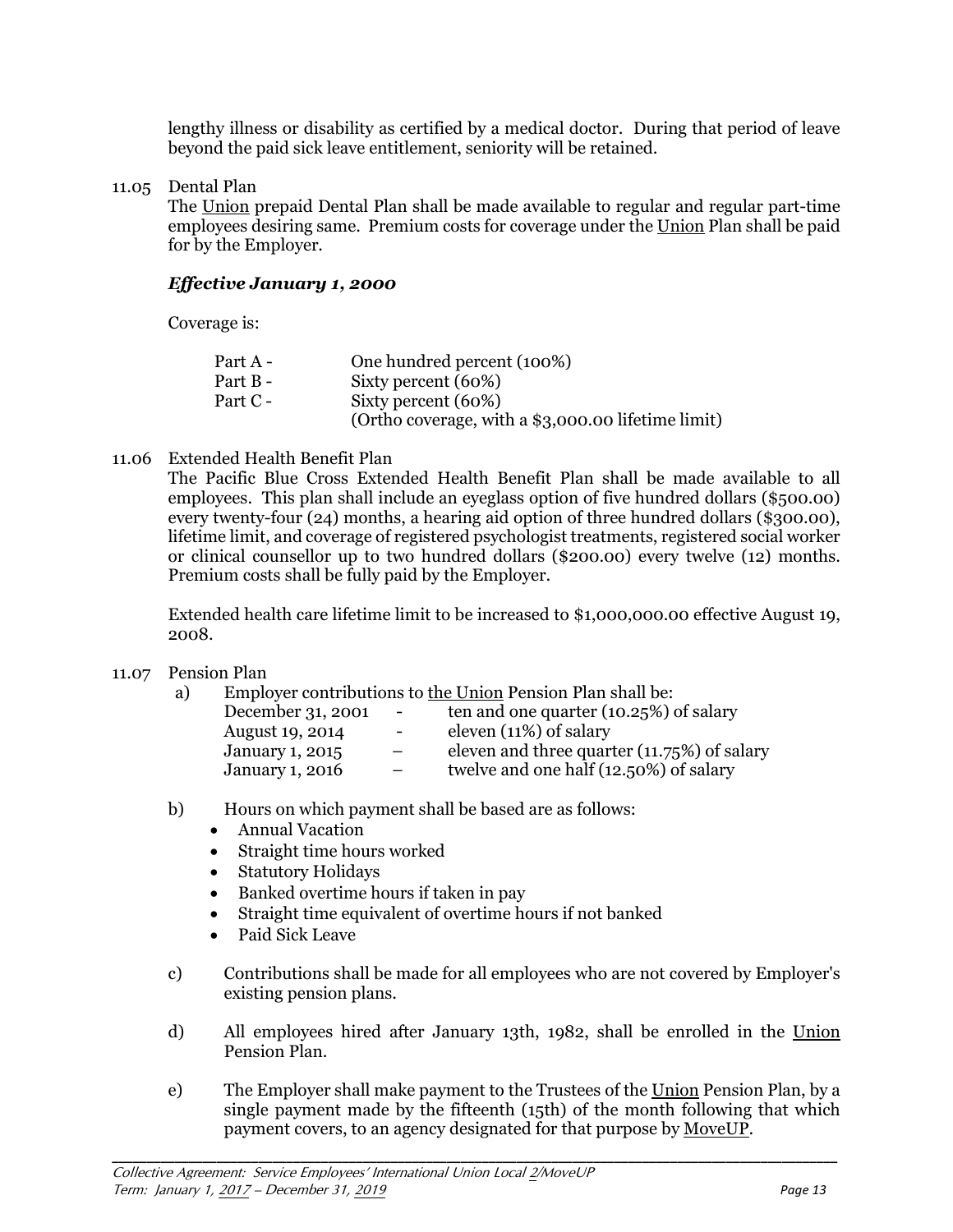- f) MoveUP will send a copy of the annual statement of the Pension Plan to the President, no later than one (1) month from the date of a written request by an Employer party to this Agreement.
- 11.08 Group Life Insurance

The Employer shall pay the full cost of premiums into the Group Life Insurance Plan to provide sixty thousand dollars (\$60,000.00) for Life Insurance Coverage and Accidental Death and dismemberment benefits to age seventy (70) years.

#### 11.09 E.I. Premium Rebate

The Employer agrees that five-twelfths (5/12ths) of the E.I. Premium Reduction will be paid back to the employee annually, where applicable.

- 11.10 Benefit Plan Coverage Benefit plans shall include coverage for dependents based on Medical Services Plan eligibility rules, if required by the employee.
- 11.11 Long Term Disability

The Employer shall pay the full cost of premiums to provide a Long Term Disability Plan (seventy-five percent [75%] of wages to a maximum of three thousand dollars [\$3,000.00]).

An employee who resumes employment following a period of illness or disability shall be reinstated in all respects by the Employer in the position previously occupied by the employee or in a comparable position provided there are no medical limitations on his/her return.

11.12 Employee Assistance Program

The Employer acknowledges that employees working in British Columbia are enrolled in the Employer's EAP program, which is currently provided by Warren Sheppel.

- a) The purpose of the Employee Assistance Program shall be to facilitate treatment for employees through a process of problem identification, assessment, referral and treatment on a confidential basis.
- b) Nature of Program

The Employer shall provide an Employee Assistance Program using an independent, neutral third party to provide the service(s). The Employer shall provide such employee and the Union with information on the program.

- c) Participation All employees and their immediate family dependents, as defined by the EAP contract for services shall be eligible for participation in the Employee Assistance Program.
- d) Funding All costs relating to the Employee Assistance Program shall be borne by the Employer.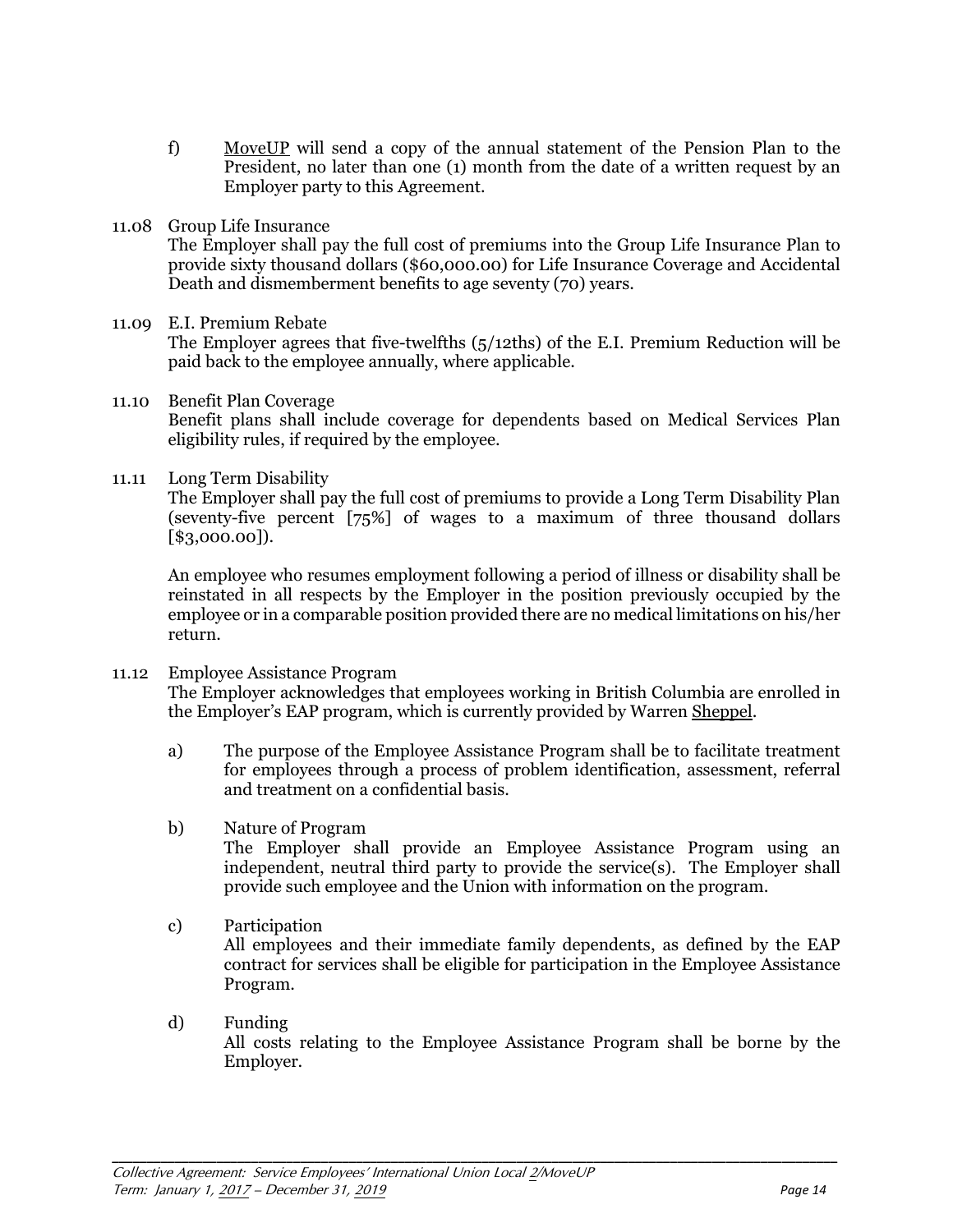## **ARTICLE 12 – WAGES**

12.01 Employees will be classified in accordance with the skills used and shall be paid not less than the minimum weekly or hourly wage rate for such classification in accordance with the table of categories, classifications and salaries and the job descriptions as set forth in Appendix "A", which is attached hereto and made part of this Agreement.

#### 12.02

- a) Any position not covered by Appendix "A", or any new position which may be established during the life of this Agreement, shall be subject to negotiations between the Employer and the Union. In the event that the Parties are unable to agree as to the classification and rate of pay for the job in question, or in reclassifying any position of any employee which may be in dispute, the matter may be submitted to the arbitration procedure, as defined in Article 19 of this Agreement.
- b) All job classification disputes which are not resolved may be referred to the Joint Advisory Committee prior to the arbitration procedure being brought into effect.
- 12.03 It is expressly understood and agreed that the wage scales, set out in Appendix A will establish the employees' wage rate unless otherwise specifically provided for by this Agreement. No clause in this Agreement shall at any time be so construed as to reduce the pay or increase the hours of any employee now on the payroll of the Employer.
- 12.04 Upon recruiting new employees, the Employer agrees that previous comparable or directly related experience shall be recognized, and minimum commencing salary shall be at the six (6) month step of the salary range for the employee's classification, provided the employee has six (6) months or more such experience. New employees with less than six (6) months such experience shall be paid at a salary step in accordance with this previous experience.
- 12.05 Where an employee has the necessary qualifications and has proven his or her ability to handle the work, there shall be no discrimination between men and women in the matter of appointment to vacant positions or in salaries for such positions. The Employer recognizes equal pay for equal work.
- 12.06 Any employee working regularly on a combination of classifications shall be paid the wage scale of the highest classification worked within service range.
- 12.07 An employee assigned to a higher job classification or temporarily replacing another employee in such higher classification, shall be paid at the higher rate for the period so employed, provided the employee has the qualifications necessary and fulfils the duties of the higher job. This provision shall not apply for brief relief periods of less than one-half (½) day except that if an employee is required to work at a higher classification on a recurring basis, i.e. each day, each week or each month, the higher rate of pay shall apply as provided in Article 12.06 foregoing.
- 12.08 Any employee hired, who reports for work and is not put to work, shall be guaranteed a minimum of four (4) hours' pay.
- 12.09 The Parties agree that the rate of pay specified herein shall be retroactive to the expiry date of the last Agreement.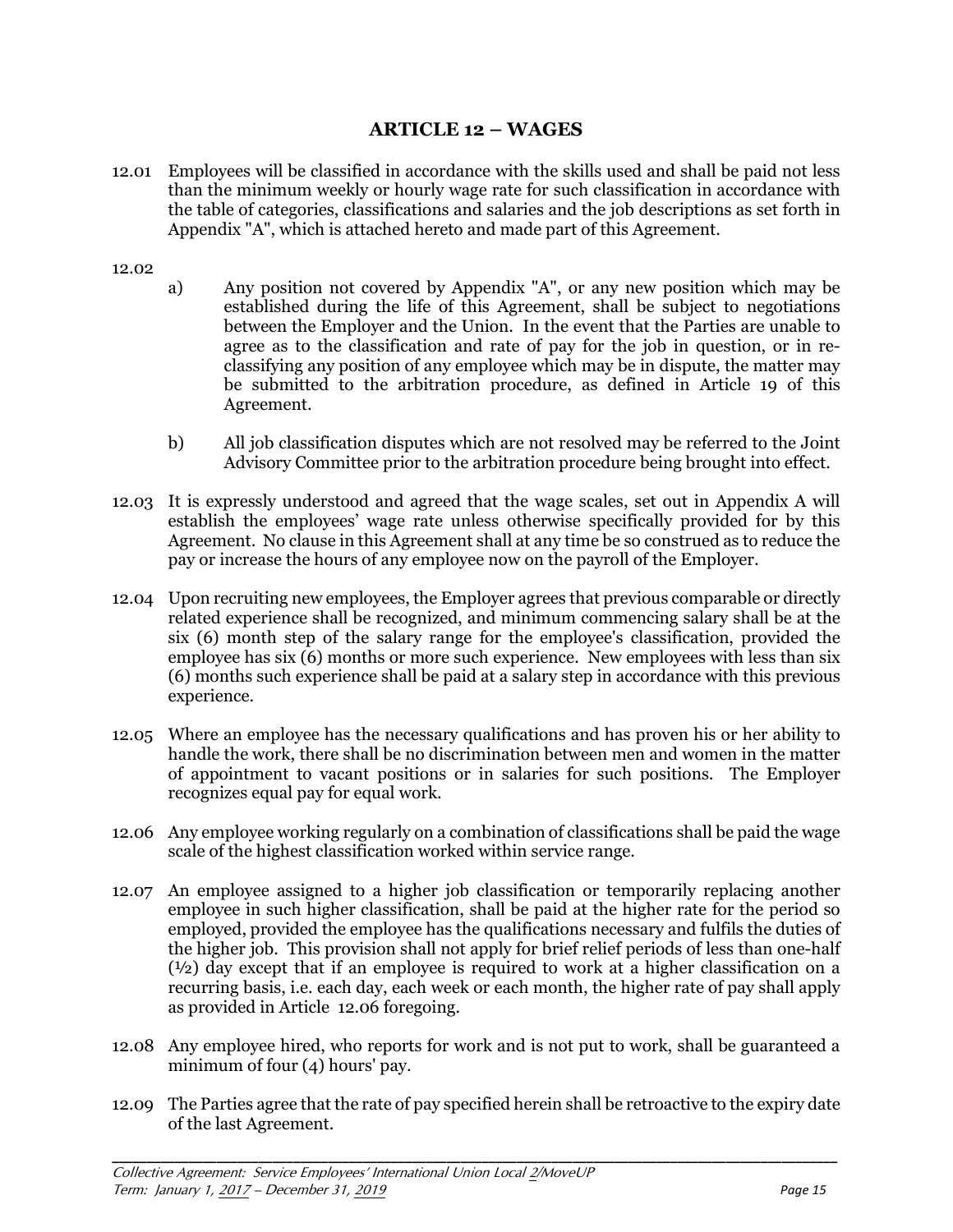## **ARTICLE 13 – SENIORITY**

- 13.01 Seniority shall mean length of continuous service with the Employer and its predecessors, as a Union member, except that credit shall be given for service prior to certification of the bargaining unit, provided such service was in a bargaining unit position.
- 13.02 Except as otherwise provided in this Agreement, an employee who leaves the bargaining unit and subsequently returns, will be considered a new employee from the date of reentering the unit for purposes of seniority credit.
- 13.03 An employee laid-off and placed on the recall list under Article 14.05, will be credited with unbroken seniority upon recall within the recall period.
- 13.04 No seniority shall accrue for short terms of temporary work except that temporary employees who attain regular status shall have seniority credited from the last date of entry as an employee of the Employer.
- 13.05 Regular part-time employees will be considered as regular employees and credited with seniority on a pro-rated basis consistent with the period employed.
- 13.06 When on approved leave of absence on Union business under Article 6.06 and Article 6.07; sick leave and extended sick leave under Article 11.01 and 11.03, an employee will continue to accrue seniority. Employees granted extended leave of absence under Article 10.01 will be credited with accumulative seniority as defined in Article 13.07.
- 13.07 Accumulative seniority is defined as total elapsed time as a member of the Union and an employee in a job classification within the bargaining unit.
- 13.08 Seniority lists will be made available by the Employer at such times as may be required for the administration of this Agreement.

## **ARTICLE 14 – PROMOTION, LAYOFF AND RECALL**

14.01 The Employer shall fill job vacancies from within the office before hiring new employees, providing employees are available with the necessary qualifications to fill the vacant positions.

Each regular vacancy and/or new position shall be posted on the Employer's premises for three (3) working days, with notification of the posting to be sent to the local Union office at the time of the posting. The posting shall outline the job title, group classification, salary range, and closing date. No further applications will be received after the close of the job posting.

Employees who are absent from their place of employment may make a preliminary application for, and in anticipation of, regular vacancies or new positions which may be posted in their absence.

All employees applying for the job posting shall be notified, in writing, of receipt of their application and whether they have been successful in receiving the new job.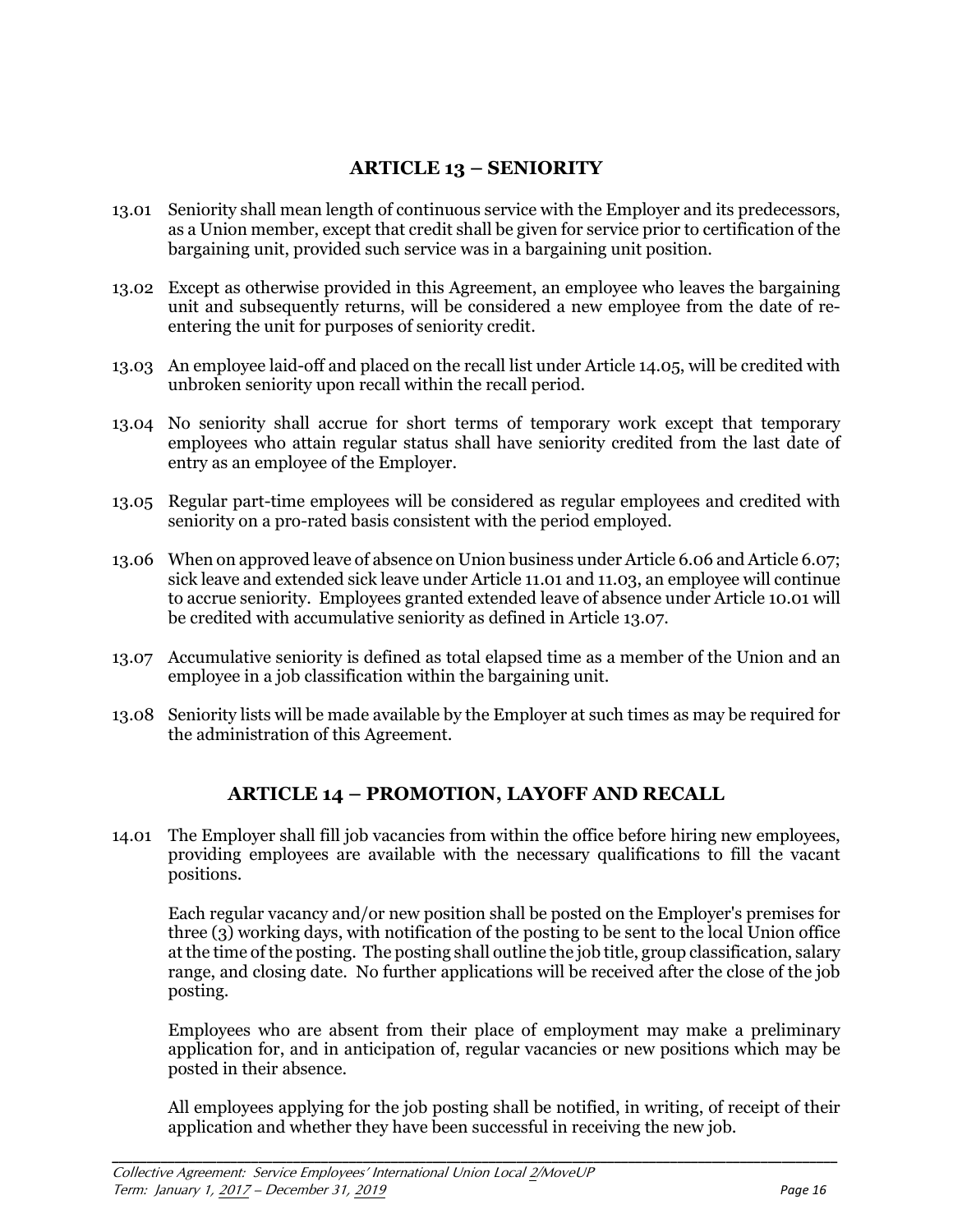14.02 Promotions shall be made on the basis of seniority, ability and experience. In the event two (2) or more employees have the same relative ability and experience, the employee with the greatest seniority shall be selected. Minimum salaries paid on promotion shall be at the employee's length of service step with the Employer.

#### 14.03 Layoff

If a reduction of office staff is necessary, the Employer shall meet with the Union Representatives and the following procedure shall be adopted:

The employee with the least amount of seniority in any classification will be the first laidoff from that job, but they may displace an employee in the same or lower category with the least seniority in the category, providing they have the qualifications to satisfactorily perform the job and have greater seniority.

Employees who are displaced from their jobs, as a result of such bump-back procedure, may themselves move back and displace employees having less seniority in the same or lower classification, providing such employees have the necessary qualifications and seniority.

#### 14.04 Notice of Lay-off

 All regular employees shall be given in writing the following notice of lay-off or salary in lieu of notice:

- a) Two (2) weeks' notice where the employee has been employed less than three (3) years.
- b) After the completion of a period of employment of three (3) consecutive years, one (1) additional weeks' notice, and for each subsequent completed year of employment, an additional week's notice up to a maximum of eight (8) weeks' notice.
- c) In the event of office closure, Article 14.04(b) will apply. (This shall not apply to temporary job sites.)

The period of notice shall not coincide with an employee's annual vacation.

- 14.05 Any regular or regular part-time employee with six (6) months or more of service who is laid-off due to lack of work or redundancy, shall be placed on the recall list for a period of one (1) year. Any employee so affected may choose to terminate their employment at any time during the recall period and receive severance pay in the amount of one (1) week for each year of service to a maximum of twelve (12) weeks.
- 14.06 Recall

Notice of recall to an employee who has been laid-off shall be made by registered mail to the Union with a copy to the employee. The employee must respond to such notice within ten (10) days of receiving it or possibly lose rights of seniority and recall, however, an employee who is prevented from responding to a recall notice because of illness or other reason beyond the employee's control shall not lose such rights thereby. An employee having to give notice to another Employer shall be deemed as having complied with this ten (10) day period.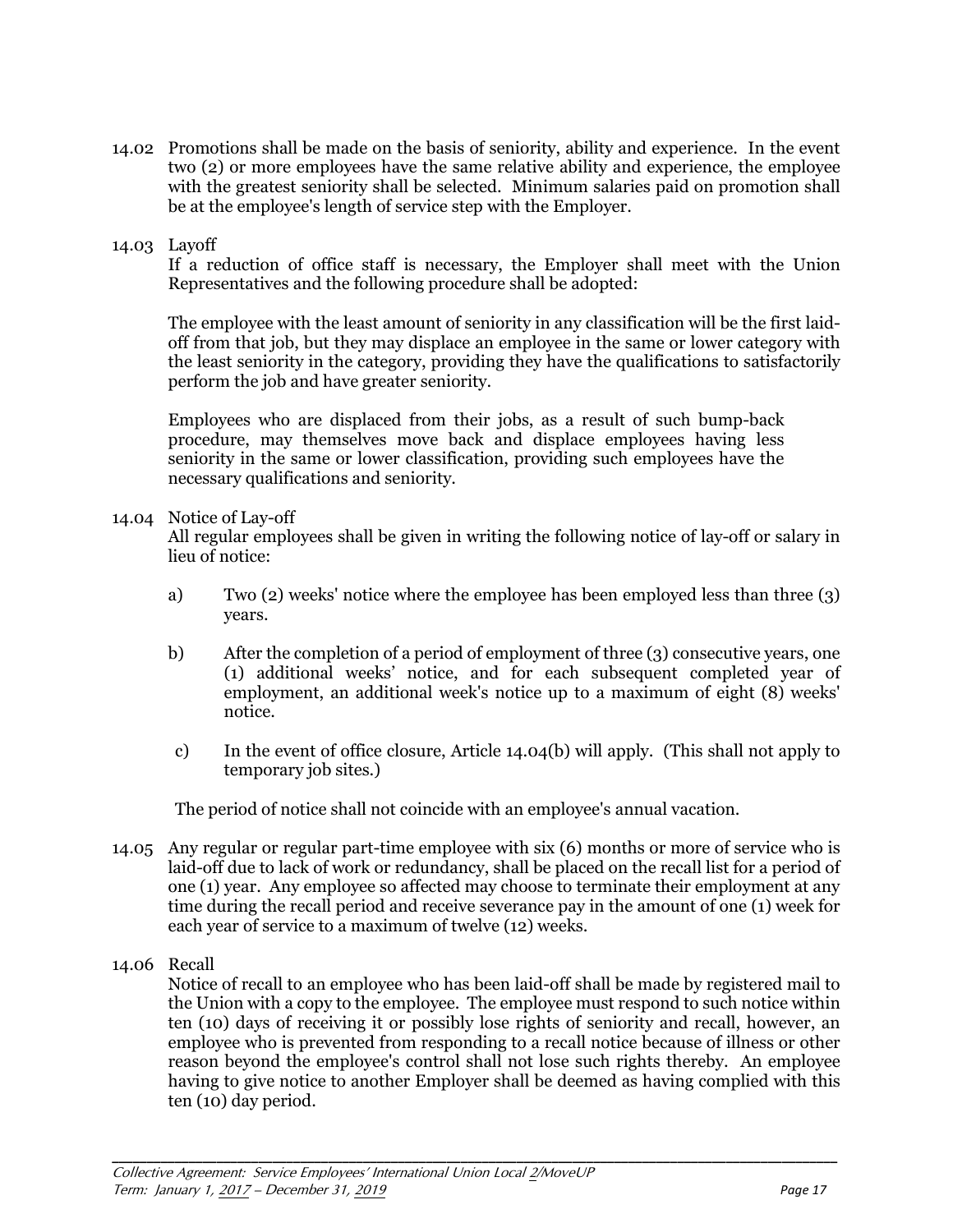- 14.07 Employees on the recall list shall have first rights to any vacancy in their former job classification or to a similar classification for which the employee is qualified, and the Employer will not hire for or promote to such a classification while an eligible employee is on the recall list.
- 14.08 Recalled employees shall receive their former salary and any salary increments to which the employee would have become entitled during the period on the recall list. All rights due to seniority under this Agreement shall be unaffected by such a lay-off period.

## **ARTICLE 15 – GENERAL**

- 15.01 Working conditions, wages and benefits at present in force which are not specifically mentioned in this Agreement and are not contrary to its intention, shall continue in full force and effect.
- 15.02 The Employer agrees to keep all office machinery, furniture and fixtures in a normal state of repair and working condition.
- 15.03 No work which is properly or customarily performed by employees within the bargaining unit covered by this Agreement shall be sub-contracted by the Employer to any shop, agency or person outside the bargaining unit.

Final production of the above work and all data base updating is acknowledged to be the jurisdiction of the Bargaining Unit employees.

The employer shall specify the hours of work and the schedule of the hours to be worked, in writing, at the time of hire. The employer will provide as much notice as possible, and in any event, will provide at minimum one weeks' notice of any change in hours of work or schedules. The time frame specified may be altered by mutual agreement between the parties.

15.04 Jury Duty

An employee summoned to Jury Duty or subpoenaed as a witness shall be paid wages amounting to the difference between the amount paid them for jury service or acting as a subpoenaed witness and the amount they would have earned, had they worked on such days. Employees on jury duty shall furnish the Employer with such statements of earnings as the Courts may supply. Employees shall return to work within a reasonable period of time. They shall not be required to report if less than two (2) hours of their normal shift remains to be worked. Total hours on jury duty or as a subpoenaed witness and actual work on the job in the office in one (1) day shall not exceed six and one-half  $(6\frac{1}{2})$  hours for purposes of establishing the basic work day. Any time worked in the office in excess of the combined total of six and one-half (6½) hours, shall be considered overtime and paid as such.

15.05 The Employer will be responsible for all expenses for employees who are requested to attend functions on behalf of the Employer. (Receipts for expenses shall be provided at the request of the Employer.)

- 15.06 It is agreed by the Parties that the Agreement will be prepared on an alternate basis.
- 15.07 Tuition Fees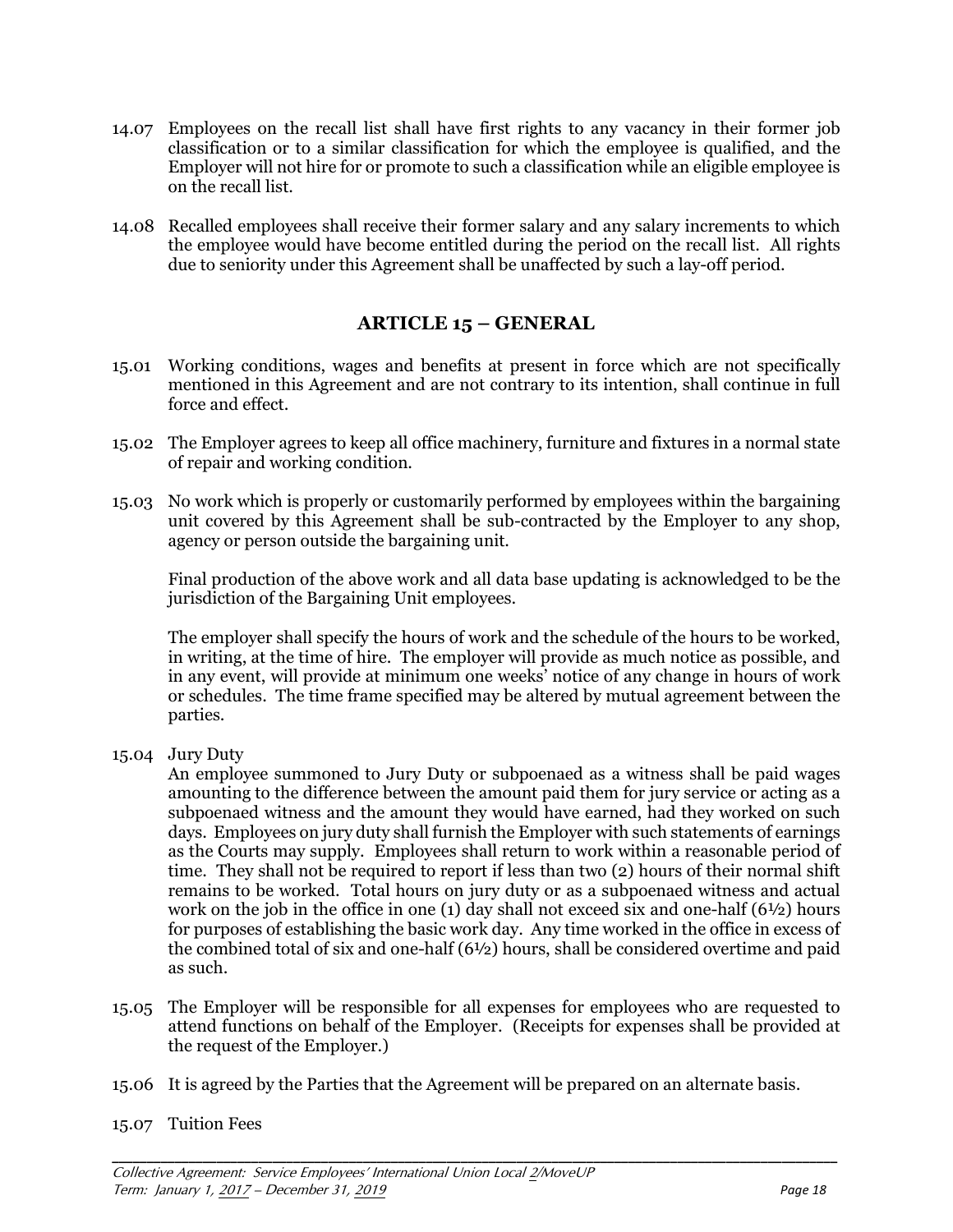The Employer agrees to pay tuition fees for continuing education courses as follows:

- a) Employer initiated 100% of course fees upon successful completion of course.
- b) Employee initiated  $-50\%$  of course fees upon successful completion.

Courses must be employment-related and approved, in writing, by the Employer in advance.

- 15.08 The Employer shall provide a secure workplace and shall take all reasonable steps to ensure the safety of employees in, and in the vicinity of, the workplace. By mutual agreement such precautions shall include, but not be limited to, one or more of the following: transportation; ensuring the presence of at least one other person on the premises for mutual protection; a "panic button" in the workplace with which to summon assistance, in the event that protective backup may be out of visual contact; and personal alarm devices, where indicated in one-person sites, to provide security to and from the building.
- 15.09 An employee appointed to a government Board or Agency, such as the Board of Referees of the Employment Insurance Commission, shall be granted leave without pay to perform the functions on the Board or Agency. The employee may however use a vacation day or a day off from any other entitlement, such as banked overtime. This request shall not be reasonably denied.
- 15.10 Upon request an employee shall be entitled to review and receive a copy of his/her personnel file annually and in the event of a grievance. Upon written authorization of the employee, a Union Representative shall be entitled to read and review an employee's personnel file. Upon request, the Union Representative shall be given copies of all pertinent documents. Disciplinary action shall be removed from an employee's file after 12 months for verbal or written warnings, and after 24 months for a suspension provided the employee has been discipline free for the respective 12 or 24 month period.

 An employee shall have the right to have the Steward(s) or Union Representative of the Union present at any discussions with the Employer that the employee believes may be the basis of disciplinary action. Where the Employer intends to meet with an employee for disciplinary purposes, or impose discipline, they shall notify the employee, Steward and/or Union Representative.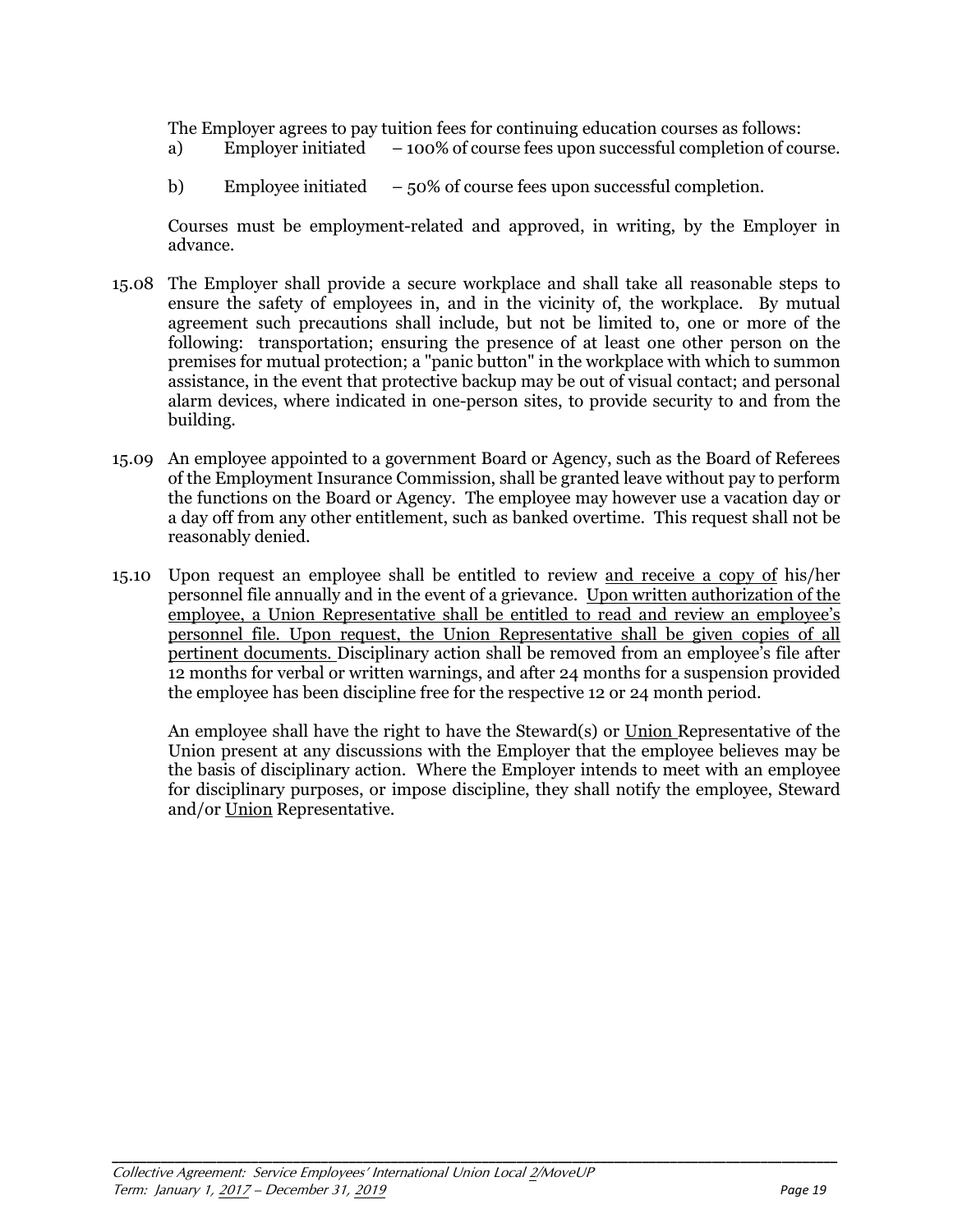## **ARTICLE 16 – DISCHARGE AND TERMINATION**

- 16.01 It is hereby agreed that the Employer has the right to discipline or discharge for just cause and notice or pay in lieu of notice may be forfeited in the event of such discharge, at the Employer's option. The Employer will provide the employee with a statement, in writing, at the time of the discipline or discharge clearly establishing the reason for such discipline or discharge.
- 16.02 If an employee resigns without giving two (2) weeks' written notice, such employee shall forfeit all welfare plan benefits.
- 16.03 If upon joint investigation by the Union and the Employer, or by decision of the Board of Arbitration appointed pursuant to the terms of this Agreement, it shall be found that an employee has been unjustly discharged, such employee shall be, subject to the award of the said Board or pursuant to the mutual findings of the Union and the Employer, reinstated to his former position without any loss of seniority or rank or benefits, and shall be compensated by the Employer for all time lost retroactive to the date of discharge.
- 16.04 An employee whose employment is terminated by the Employer, as set forth in Article 16.01 above, shall be paid all vacation credits and salary due upon such termination of employment.

## **ARTICLE 17 – TECHNOLOGICAL OR PROCEDURAL CHANGES AND SEVERANCE PAY**

- 17.01 Definition, Notice, Disclosure and Consultation
	- a) Wherever possible, the Employer shall provide the Union with up to six (6) months' written notice of intention to introduce automated equipment and/or procedural change.
	- b) The Employer agrees to disclose full details of the planned technological and/or procedural changes, which may cause any change to an employee's normal duties or place of employment.
	- c) The Employer and the Union shall enter into meaningful consultation regarding such technological and/or procedural changes prior to implementation.
- 17.02 Employees becoming redundant due to new equipment or procedures, shall be eligible for re-training to equip them for the operation of such new equipment or procedure, or to qualify for new positions. Such re-training will be provided by the Employer without loss of pay, to the affected employees.
- 17.03 In cases where the re-training of employees is not practical, or where other positions with the Employer are not available, the employee(s) shall elect for termination of employment or shall elect to be placed on the recall list. An employee on recall under this Article, shall receive all the benefits he had accrued during employment at the end of the recall period or at such earlier time as he may elect to terminate.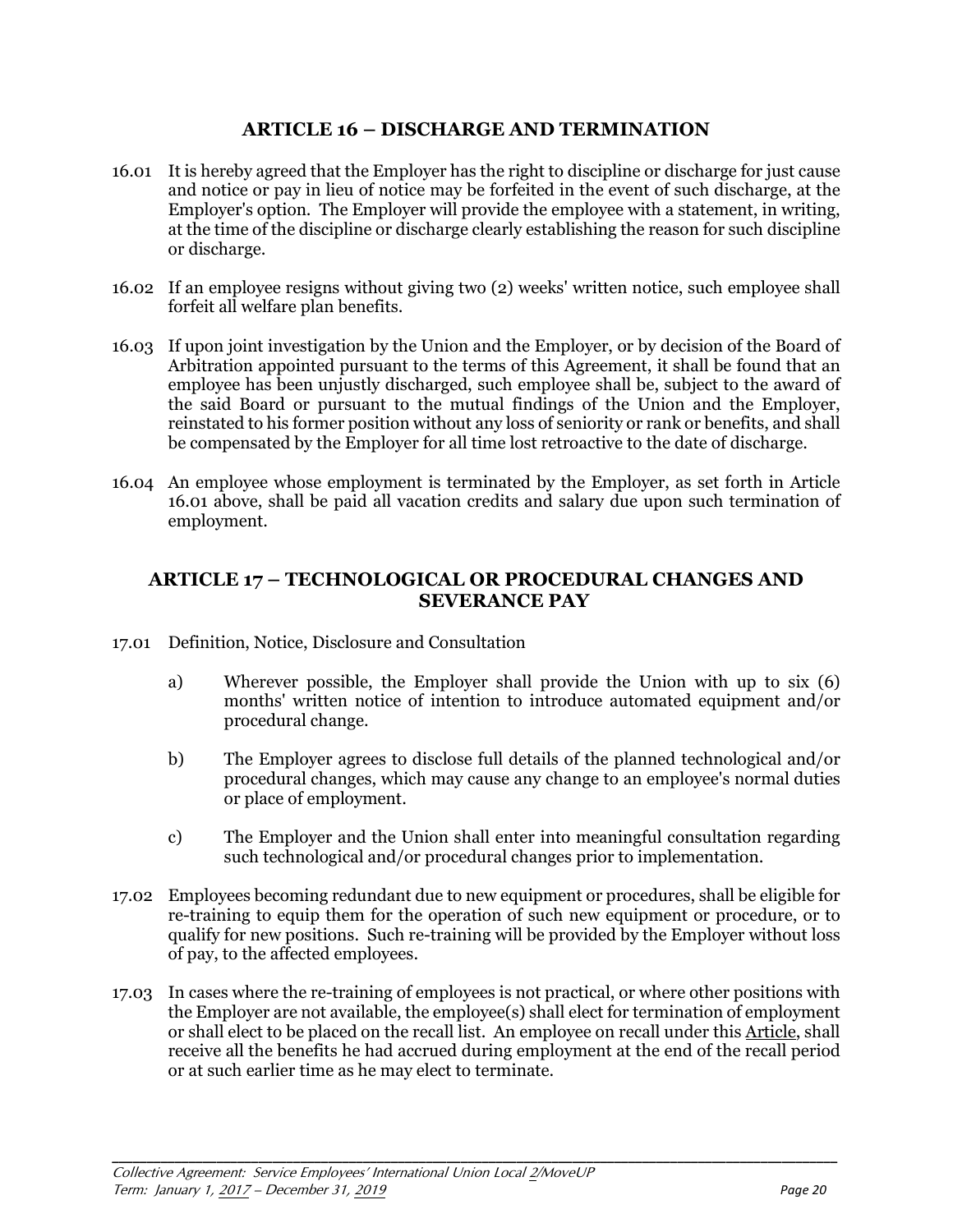- 17.04 A specified extension of the recall period, where recall is applied under Article 17.03 above, may be mutually agreed by the employee and the Employer, subject to written approval by the Union.
- 17.05 Severance Pay

Employees whose services are terminated because of automation, changes in procedures, mergers or suspension of business shall receive severance pay. The amount of such severance pay shall be two (2) weeks per year of service to a maximum of twenty-four (24) weeks total severance payable. Severance pay shall be payable to an employee immediately upon termination.

17.06 Off Premises Equipment The Employer agrees that no computer equipment shall be placed in an employee's residence.

## **ARTICLE 18 – GRIEVANCES**

All grievances or disputes resulting from the operation of the Agreement or arising under specific clauses thereof, or in any way affecting relations between the Employer and the employees covered thereby shall be handled in the following manner. A grievance filed by an employee shall commence with Step 1. A grievance filed by the Union will be called a dispute and commence with Step 3.

A Union Representative must be present at all disciplinary meetings with an employee and at all of the steps of the grievance procedure. Attendance at such meetings and investigation of grievances will be without loss of pay.

**STEP 1:** The grievance shall be submitted, in writing, signed by the aggrieved employee, to the Office Steward, who will present such grievance or complaint to the Employer, who will give it prompt attention. In offices where there is no Office Steward, the grievance shall be presented, in writing, signed by the aggrieved employee, to the Union Representative, who will then take up the grievance as set forth in this article. The employee may or may not be present as she or he may elect.

**STEP 2:** Any grievance must be filled within twenty-five (25) working days after the grievance occurs, unless circumstances beyond the control of the aggrieved employee or in the nature of the grievance prevents such filing.

**STEP 3:** If no agreement can be reached on the grievance or dispute within ten (10) days from the date it was first presented by the Office Steward or Union Representative following the written reply at Step 2, the matter may then be referred to the Arbitration procedure outlined in Article 19 of this Agreement. The time limits herein set forth may be extended upon mutual agreement between the Union and the Employer.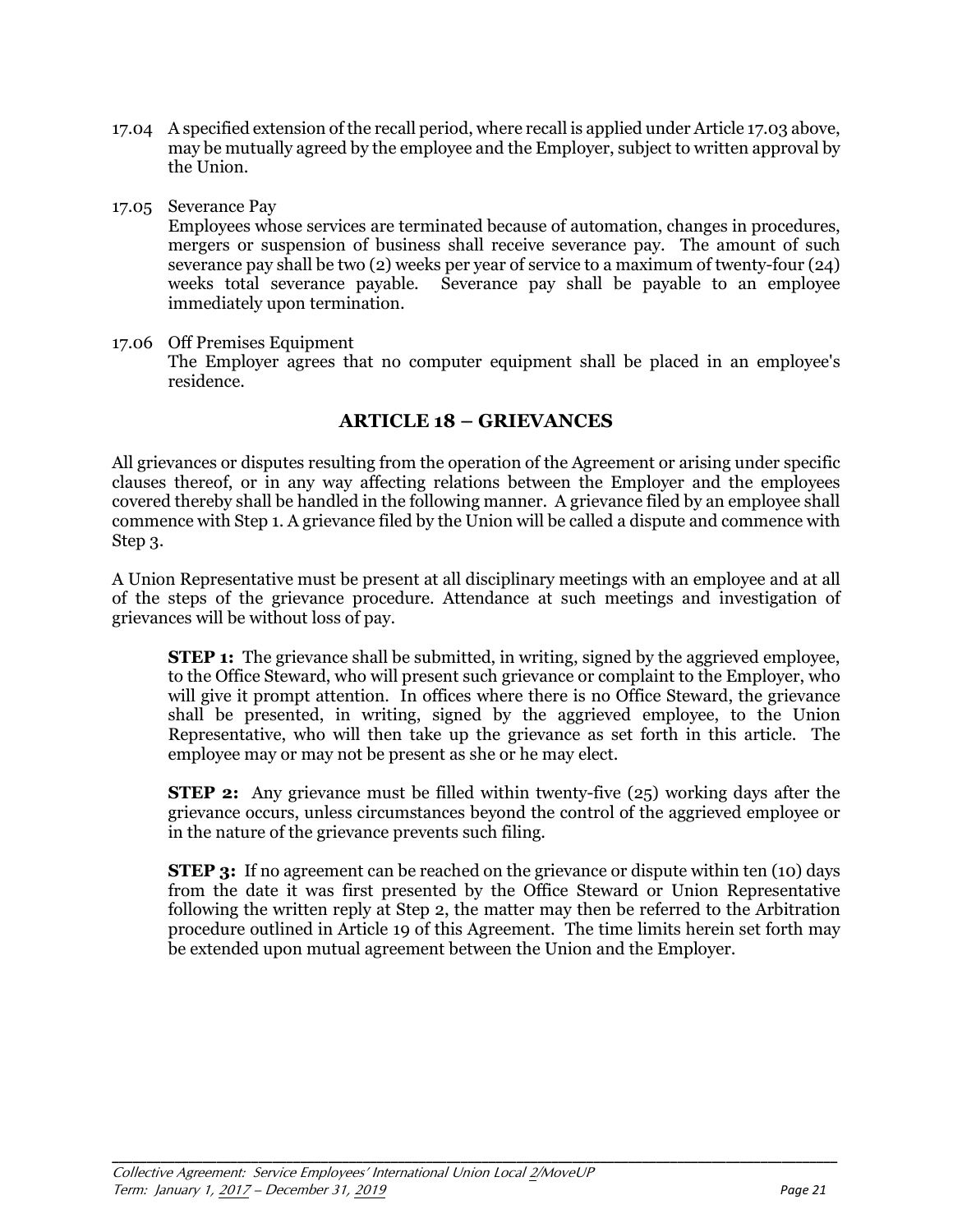## **ARTICLE 19 – SINGLE ARBITRATOR**

If a grievance or dispute is not settled pursuant to Article 18, it may then be referred to a Single Arbitrator as follows:

- 1. The Party desiring arbitration under this Article will notify the other Party, in writing, in accordance with the provisions of Article 18, Step 3.
- 2. The Parties to the dispute will thereupon meet to decide upon an Arbitrator. Failing agreement on this within ten (10) days of such notice or in the event one of the Parties declines the procedure, notice of Arbitration as provided in Article 19 may be given by either Party.
- 3. Upon agreed appointment of an Arbitrator, the Arbitrator shall hear the Parties, settle the terms of question to be arbitrated and make his award within fifteen (15) days of the appointment or within such extended period as may be mutually agreed to by the Parties to the dispute.

The Arbitrator shall deliver his award, in writing, to each of the Parties and this award shall be final and binding upon each of the Parties and shall be carried out forthwith.

4. Each Party shall pay their own costs and expenses of the Arbitration and one-half  $(½)$  the remuneration and disbursements or expenses of the Arbitrator.

## **ARTICLE 20 – HEALTH AND SAFETY**

#### 20.01 Eye Examinations

Employees who are required to work with Video Display Terminals on a regular basis shall be entitled to the following:

- (a) Eye examination by an Ophthalmologist/Optometrist of the employee's choice once per year.
- (b) The Employer shall grant leave of absence with pay not to exceed two (2) hours for employees to have such tests and the Employer shall assume the costs of such tests where such costs are not covered by insurance.

#### 20.02 Pregnancy

A pregnant employee shall not be required to operate a computer monitor. Such employees may elect to take alternative work which shall be offered by the Employer. The employee shall be paid the appropriate rate of pay during such alternative employment.

If alternate work is not available, the employee will be considered to be on leave of absence without pay until she qualifies for maternity leave of absence.

#### 20.03 Office Equipment

The Employer will attempt to supply reasonable and adequate office equipment (to include work stations) and will consult with the MoveUP employees prior to purchasing and introducing new or upgraded equipment for the office.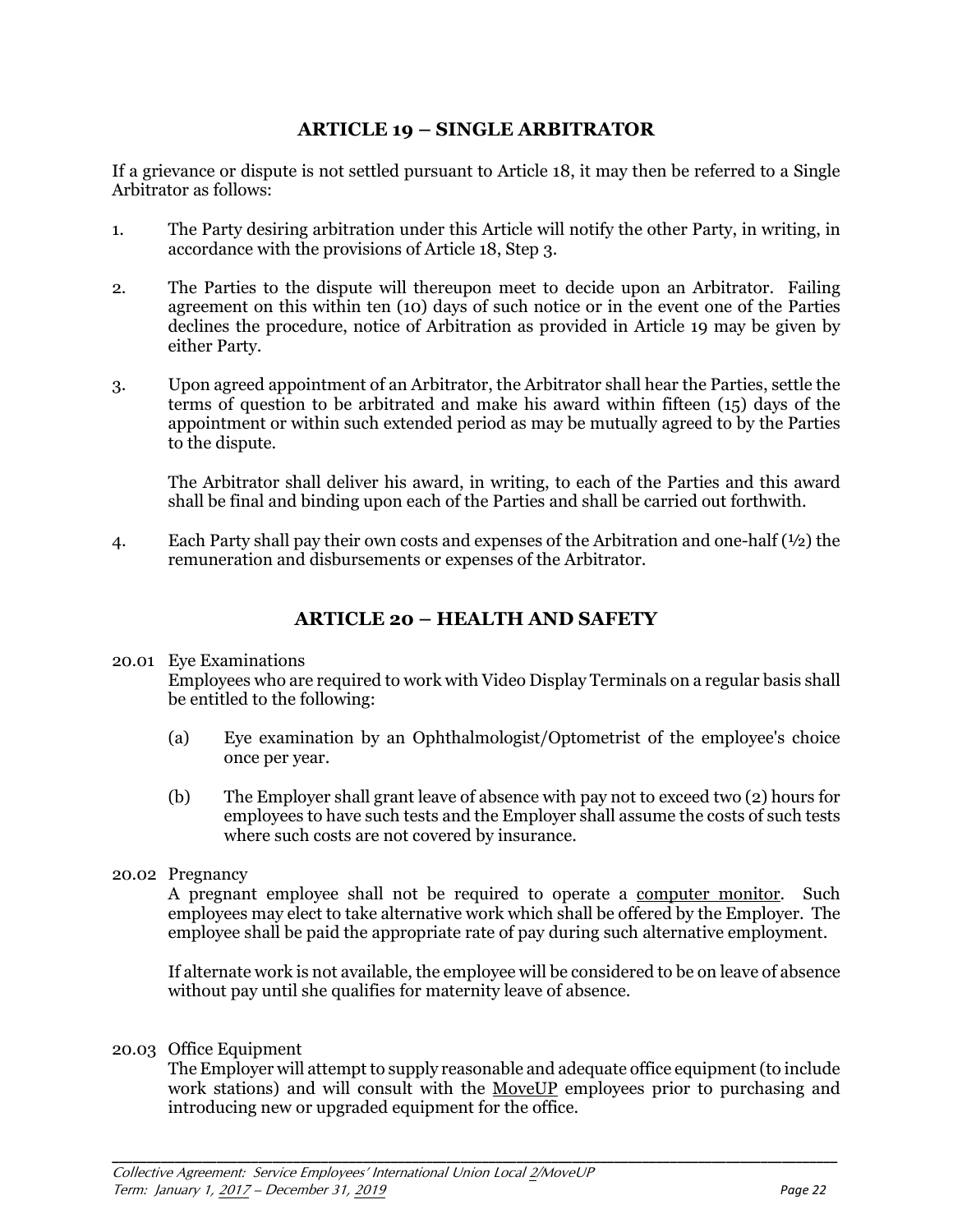It shall be the Employer's responsibility to ensure that all office equipment meets all WorkSafe BC and Federal Government safety standards. Upon employee request, on an annual basis all equipment shall be tested to ensure it meets the safety standard (to include VDT equipment for radiation emissions and screen clarity).

 The Employer shall provide instruction in the safe and proper usage of all office equipment The Employer shall ensure that employees operating VDTs continuously shall have a ten (10) minute change of duty in each hour of continuous operation.

## **ARTICLE 21 – DURATION**

#### 21.01 Duration

This Agreement shall be binding and remain in full force for the period from January 1st, 2017 to and including December 31st, 2019.

21.02 Notice to Bargain

Either Party may at any time within four (4) months immediately preceding the expiry date of this Agreement, by written notice, require the other Party to commence collective bargaining.

21.03 Agreement to Continue In Force

Both Parties shall comply fully with the terms of this Agreement during the period of collective bargaining and until a new or revised Agreement is signed by the Parties, without prejudicing the position of the new or revised Agreement. Notwithstanding the foregoing, the Parties shall have the right to effect a legal strike or legal lockout, as the case may be.

21.04 Exclusion of Operation: Section 50(2) L.R.C. The Parties agree to exclude the operation of Section 50(2) of the *Labour Relations Code* of British Columbia, or any subsequent equivalent legislative provisions.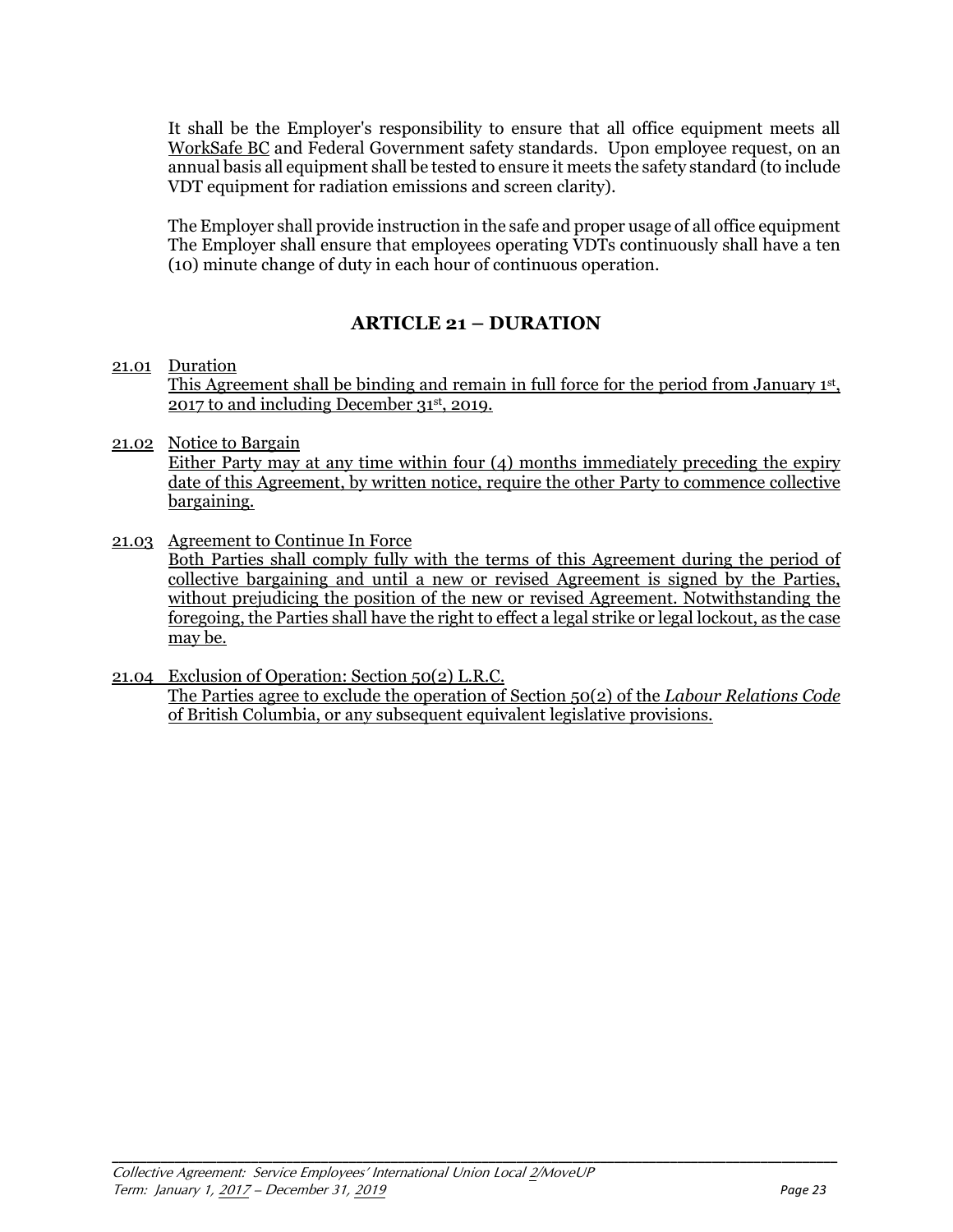#### **IN WITNESS WHEREOF,** the Union and the Employer have caused this Agreement to be executive in their names by their duly authorized representative(s) this day of , 2017.

| Signed at Burnaby, BC, this | day of | .2017 |
|-----------------------------|--------|-------|
|-----------------------------|--------|-------|

## **SIGNED ON BEHALF OF THE EMPLOYER SIGNED ON BEHALF OF THE**

*Party of the First Part; Party of the Second Part;* 

# **UNION**

| Original copy signed             | Original copy signed                  |
|----------------------------------|---------------------------------------|
| Tom Galivan, Secretary Treasurer | Noel Gulbransen, Union Representative |
| SEIU Local 2                     | MoveUP                                |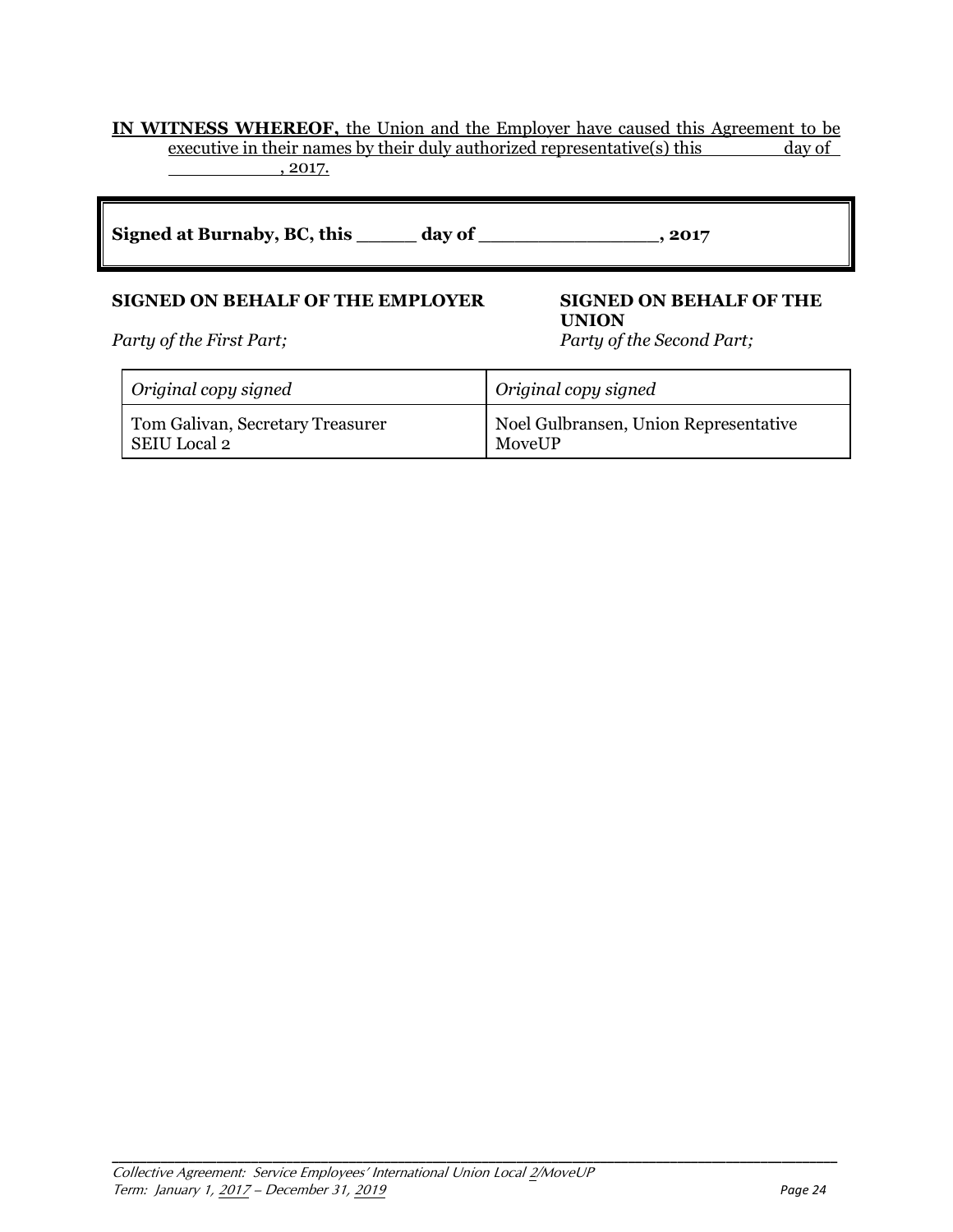## **APPENDIX "A" CATEGORIES, CLASSIFICATIONS AND SALARIES**

| Effective Jan 1, 2017 |                  |                |            | 2.00%      |
|-----------------------|------------------|----------------|------------|------------|
|                       |                  | <b>START</b>   | 6 MTH      | 12 MTH     |
|                       |                  |                |            |            |
| <b>CATEGORY</b>       |                  |                |            |            |
| 1:                    |                  |                |            |            |
|                       | <b>WEEKLY</b>    | \$979.58       | \$996.49   | \$1,013.40 |
|                       | <b>HOURLY</b>    | \$30.14        | \$30.66    | \$31.18    |
|                       |                  |                |            |            |
|                       | CASUAL/TEMPORARY | \$31.18        |            |            |
|                       |                  |                |            |            |
| <b>CATEGORY</b>       |                  |                |            |            |
| 2:                    |                  |                |            |            |
|                       | <b>WEEKLY</b>    | \$1,023.01     | \$1,040.58 | \$1,056.82 |
|                       | <b>HOURLY</b>    | \$31.48        | \$32.02    | \$32.52    |
|                       |                  |                |            |            |
|                       | CASUAL/TEMPORARY | \$32.52        |            |            |
|                       |                  |                |            |            |
| <b>CATEGORY</b>       |                  |                |            |            |
| 3:                    |                  |                |            |            |
|                       | <b>WEEKLY</b>    | \$1,065.77     | \$1,083.67 | \$1,099.92 |
|                       | <b>HOURLY</b>    | \$32.79        | \$33.34    | \$33.84    |
|                       |                  |                |            |            |
|                       | CASUAL/TEMPORARY | \$33.84        |            |            |
|                       |                  |                |            |            |
| <b>CATEGORY</b>       |                  |                |            |            |
| 4:                    |                  | $\overline{a}$ |            |            |
|                       | <b>WEEKLY</b>    | \$1,144.34     | \$1,144.34 | \$1,144.34 |
|                       | <b>HOURLY</b>    | \$35.21        | \$35.21    | \$35.21    |
|                       |                  |                |            |            |
|                       | CASUAL/TEMPORARY | \$35.21        |            |            |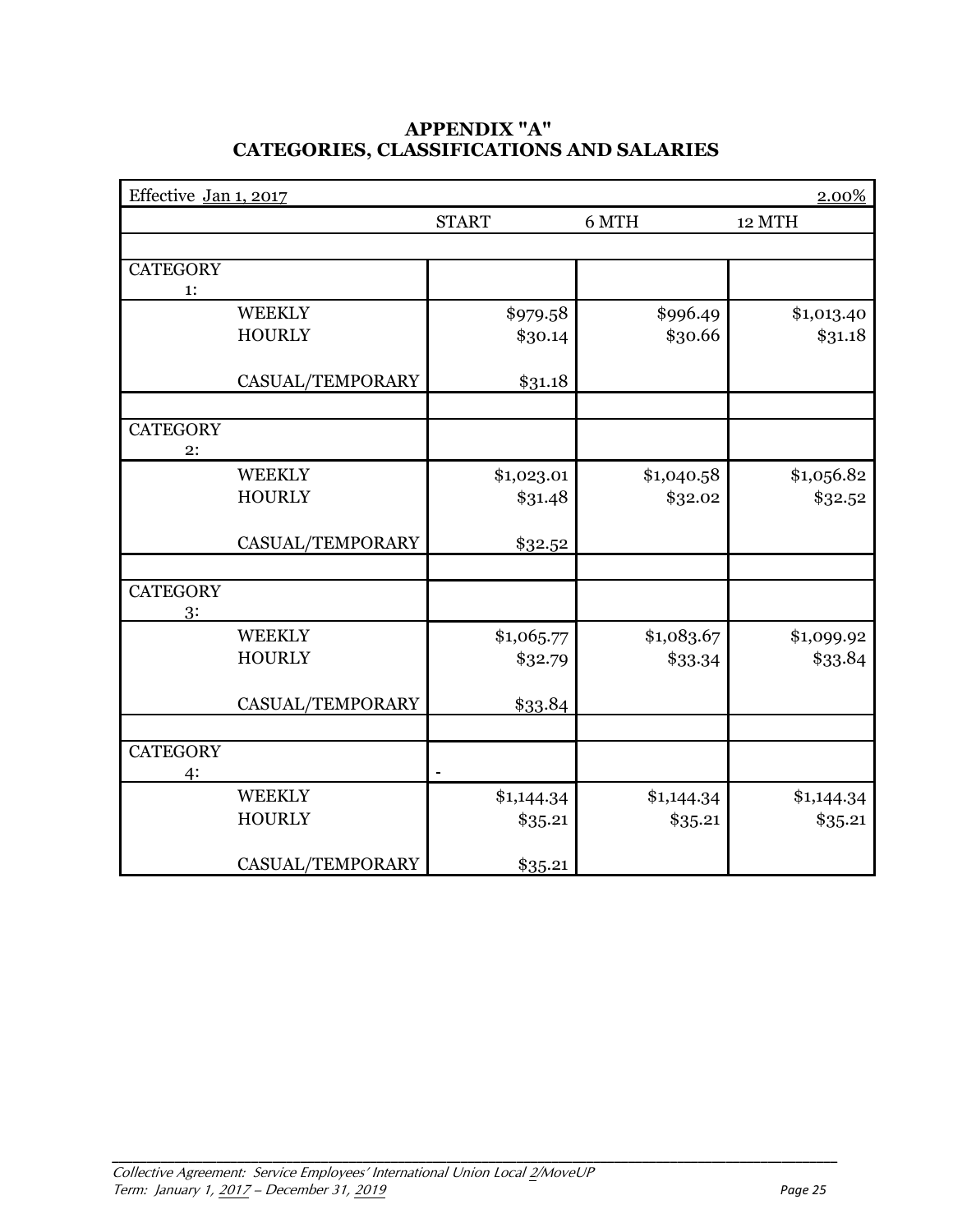## **APPENDIX "A" CATEGORIES, CLASSIFICATIONS AND SALARIES**

| Effective Jan 1, 2018 |                  |              |            | 2.00%      |
|-----------------------|------------------|--------------|------------|------------|
|                       |                  | <b>START</b> | 6 MTH      | 12 MTH     |
|                       |                  |              |            |            |
| <b>CATEGORY</b>       |                  |              |            |            |
| 1:                    |                  |              |            |            |
|                       | <b>WEEKLY</b>    | \$999.14     | \$1,016.38 | \$1,033.62 |
|                       | <b>HOURLY</b>    | \$30.74      | \$31.27    | \$31.80    |
|                       |                  |              |            |            |
|                       | CASUAL/TEMPORARY | \$31.80      |            |            |
|                       |                  |              |            |            |
| <b>CATEGORY</b><br>2: |                  |              |            |            |
|                       | <b>WEEKLY</b>    | \$1,043.56   | \$1,061.46 | \$1,078.04 |
|                       | <b>HOURLY</b>    | \$32.11      | \$32.66    | \$33.17    |
|                       |                  |              |            |            |
|                       | CASUAL/TEMPORARY | \$33.17      |            |            |
|                       |                  |              |            |            |
| <b>CATEGORY</b>       |                  |              |            |            |
| 3:                    |                  |              |            |            |
|                       | <b>WEEKLY</b>    | \$1,086.99   | \$1,105.22 | \$1,121.80 |
|                       | <b>HOURLY</b>    | \$33.45      | \$34.01    | \$34.52    |
|                       | CASUAL/TEMPORARY | \$34.52      |            |            |
|                       |                  |              |            |            |
| <b>CATEGORY</b>       |                  |              |            |            |
| 4:                    |                  |              |            |            |
|                       | <b>WEEKLY</b>    | \$1,167.21   | \$1,167.21 | \$1,167.21 |
|                       | <b>HOURLY</b>    | \$35.91      | \$35.91    | \$35.91    |
|                       |                  |              |            |            |
|                       | CASUAL/TEMPORARY | \$35.91      |            |            |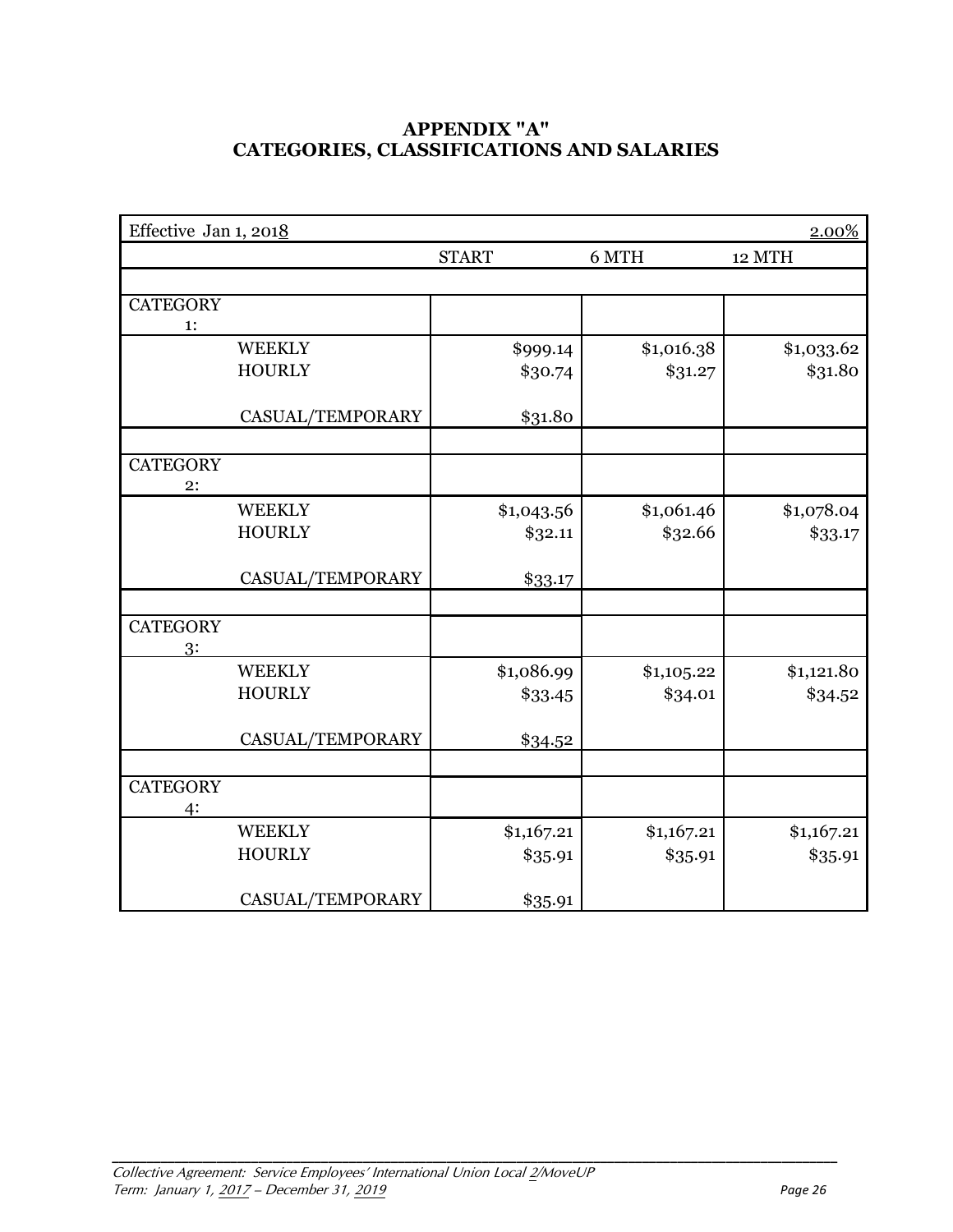## **APPENDIX "A" CATEGORIES, CLASSIFICATIONS AND SALARIES**

## **APPENDIX "A" CATEGORIES, CLASSIFICATIONS AND SALARIES**

| Effective Jan 1, 2019 |                  |              |            | 2.00%      |
|-----------------------|------------------|--------------|------------|------------|
|                       |                  | <b>START</b> | 6 MTH      | 12 MTH     |
|                       |                  |              |            |            |
| <b>CATEGORY</b>       |                  |              |            |            |
| 1:                    |                  |              |            |            |
|                       | <b>WEEKLY</b>    | \$1,019.03   | \$1,036.60 | \$1,054.17 |
|                       | <b>HOURLY</b>    | \$31.35      | \$31.90    | \$32.44    |
|                       |                  |              |            |            |
|                       | CASUAL/TEMPORARY | \$32.44      |            |            |
|                       |                  |              |            |            |
| <b>CATEGORY</b>       |                  |              |            |            |
| 2:                    |                  |              |            |            |
|                       | <b>WEEKLY</b>    | \$1,064.45   | \$1,082.68 | \$1,099.59 |
|                       | <b>HOURLY</b>    | \$32.75      | \$33.31    | \$33.83    |
|                       |                  |              |            |            |
|                       | CASUAL/TEMPORARY | \$33.83      |            |            |
|                       |                  |              |            |            |
| <b>CATEGORY</b>       |                  |              |            |            |
| 3:                    |                  |              |            |            |
|                       | <b>WEEKLY</b>    | \$1,108.87   | \$1,127.43 | \$1,144.34 |
|                       | <b>HOURLY</b>    | \$34.12      | \$34.69    | \$35.21    |
|                       |                  |              |            |            |
|                       | CASUAL/TEMPORARY | \$35.21      |            |            |
|                       |                  |              |            |            |
| <b>CATEGORY</b>       |                  |              |            |            |
| 4:                    |                  |              |            |            |
|                       | <b>WEEKLY</b>    | \$1,190.42   | \$1,190.42 | \$1,190.42 |
|                       | <b>HOURLY</b>    | \$36.63      | \$36.63    | \$36.63    |
|                       |                  |              |            |            |
|                       | CASUAL/TEMPORARY | \$36.63      |            |            |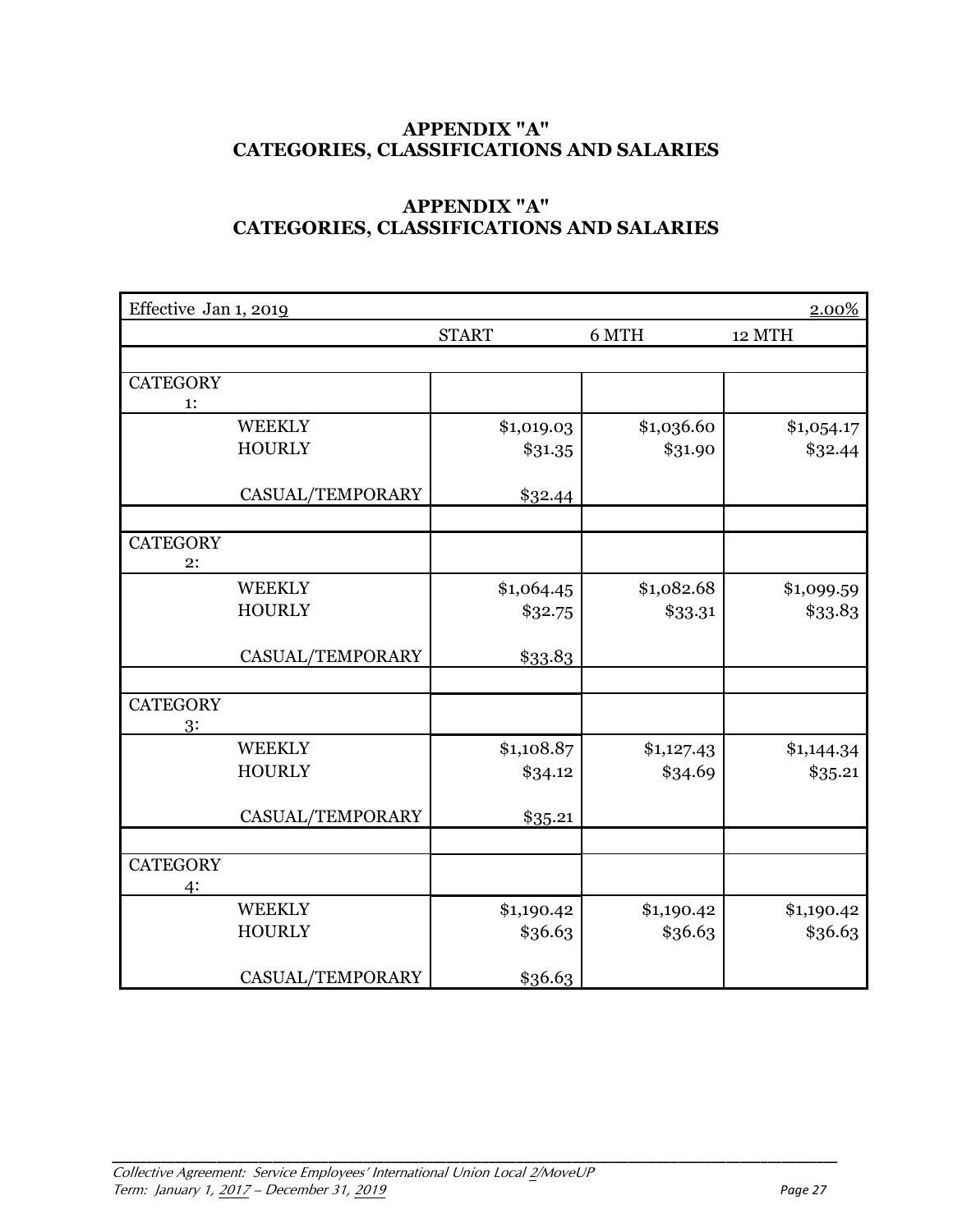#### **LETTER OF UNDERSTANDING No. 1**

#### **BETWEEN: SERVICE EMPLOYEES'S INTERNATIONAL UNION, LOCAL NO. 2**

#### **AND: CANADIAN OFFICE AND PROFESSIONAL EMPLOYEES UNION, LOCAL 378**

## **SEXUAL AND/OR PERSONAL HARASSMENT IN THE WORKPLACE**

- a) The Union and the Employer recognizes the right of employees to work in an environment free from sexual and/or personal harassment, and shall take such actions as are necessary respecting an employee engaging in sexual harassment in the workplace.
- b) Sexual harassment means engaging in a course of vexatious comment or conduct of a sexual nature that is known or ought reasonably to be known to be unwelcome and shall include, but not be limited to:
	- ( i) sexual solicitation or advance or inappropriate touching and sexual assault;
	- ( ii) a reprisal, or threat or reprisal, which might reasonably be perceived as placing a condition of a sexual nature on employment by a person in authority after such sexual solicitation or advance or inappropriate touching is rejected.
- c) Personal harassment means any conduct, comment, gesture or contact based on any of the prohibited grounds of discrimination under the Canadian Human Rights Act (race, national or ethnic origin, colour, religion, age, sex, marital or family status, and disability) that is likely to cause offence or humiliation to any person.
	- ( i) An employee who wishes to pursue a concern arising from an alleged sexual and/or personal harassment may submit a complaint, in writing, within thirty (30) days of the latest alleged occurrence through the Union directly to the Executive of the Employer. Complaints of this nature shall be treated in strict confidence by both the Union and the Employer. An attempt to resolve the complaint by informing the alleged harasser and the complainant on a course of future conduct shall be made at this stage and/or proceed to Article, (iii) herein.
	- ( ii) An alleged offender shall be given notice of the substance of such a complaint under this clause and shall be given notice of and be entitled to attend, participate in, and be represented at any hearing under this clause.
	- (iii) An employee who wishes to pursue a concern arising from an alleged sexual and/or personal harassment may submit a grievance directly to Step 2 of the grievance procedure. Incidents occurring prior to the twenty-five (25) working days identified as time limits for the filing of a grievance and incidents occurring subsequent to the filing of the grievance may be used as evidence to support the harassment allegation being grieved.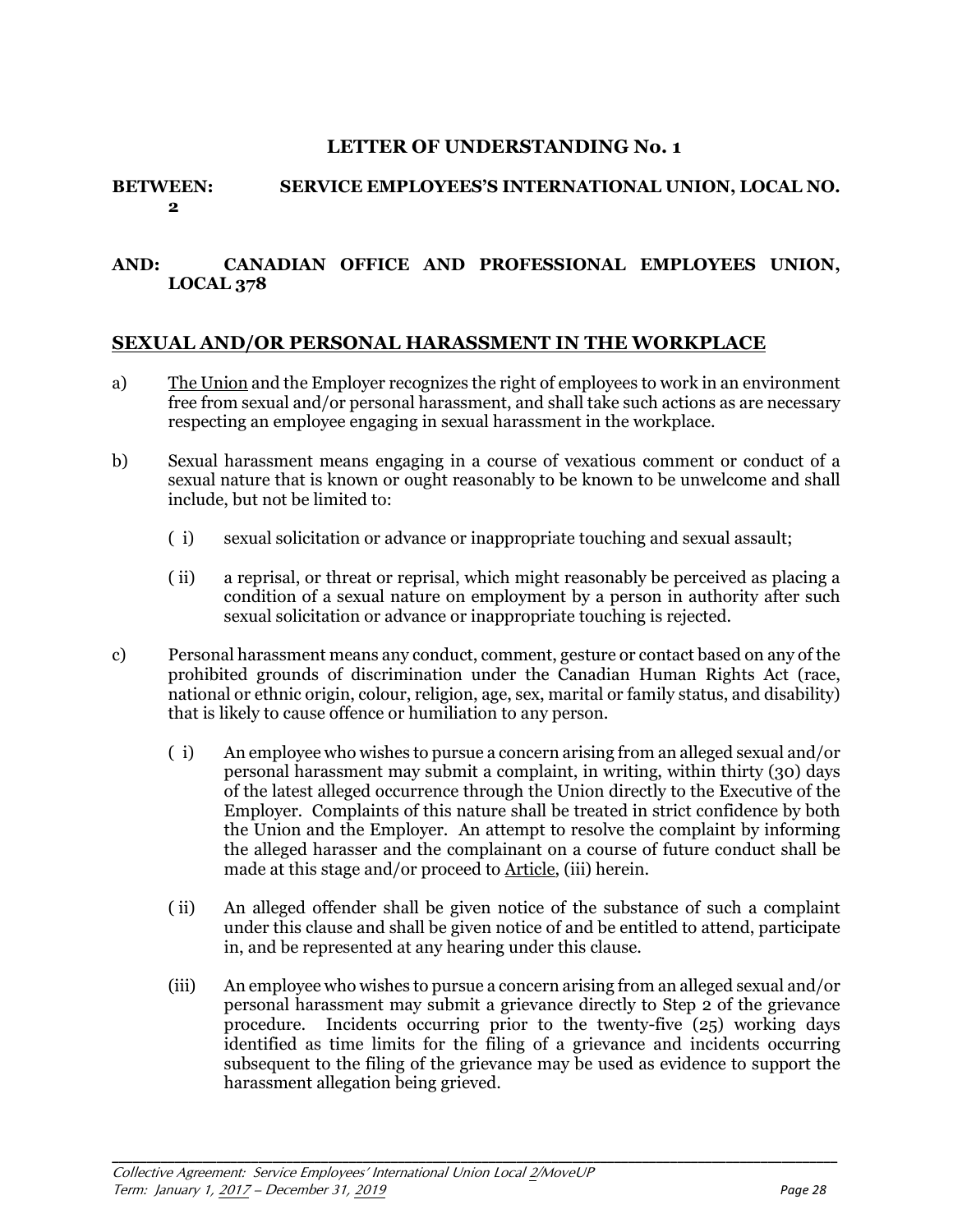- ( iv) Where the complaint is determined to be of a frivolous, vindictive or vexatious nature, the Employer may take appropriate action. Such action shall only be for just cause and may be grieved pursuant to Article 18.
- ( v) Pending determination of the complaint, the Employer may take interim measures to separate the employees concerned if deemed necessary.

#### **SIGNED ON BEHALF OF THE EMPLOYER SIGNED ON BEHALF OF THE**

*Party of the First Part; Party of the Second Part;*

*"original signed by" "original signed by"*

Mike McDonald — President Andy Ross — President

# **UNION**

*"original signed by"*

Cynthia Wishart — Business Representative

cw/tt:cope15/cep467 W:\S.E244\Agrmnt\Jan1.2006\_Dec31.2010.doc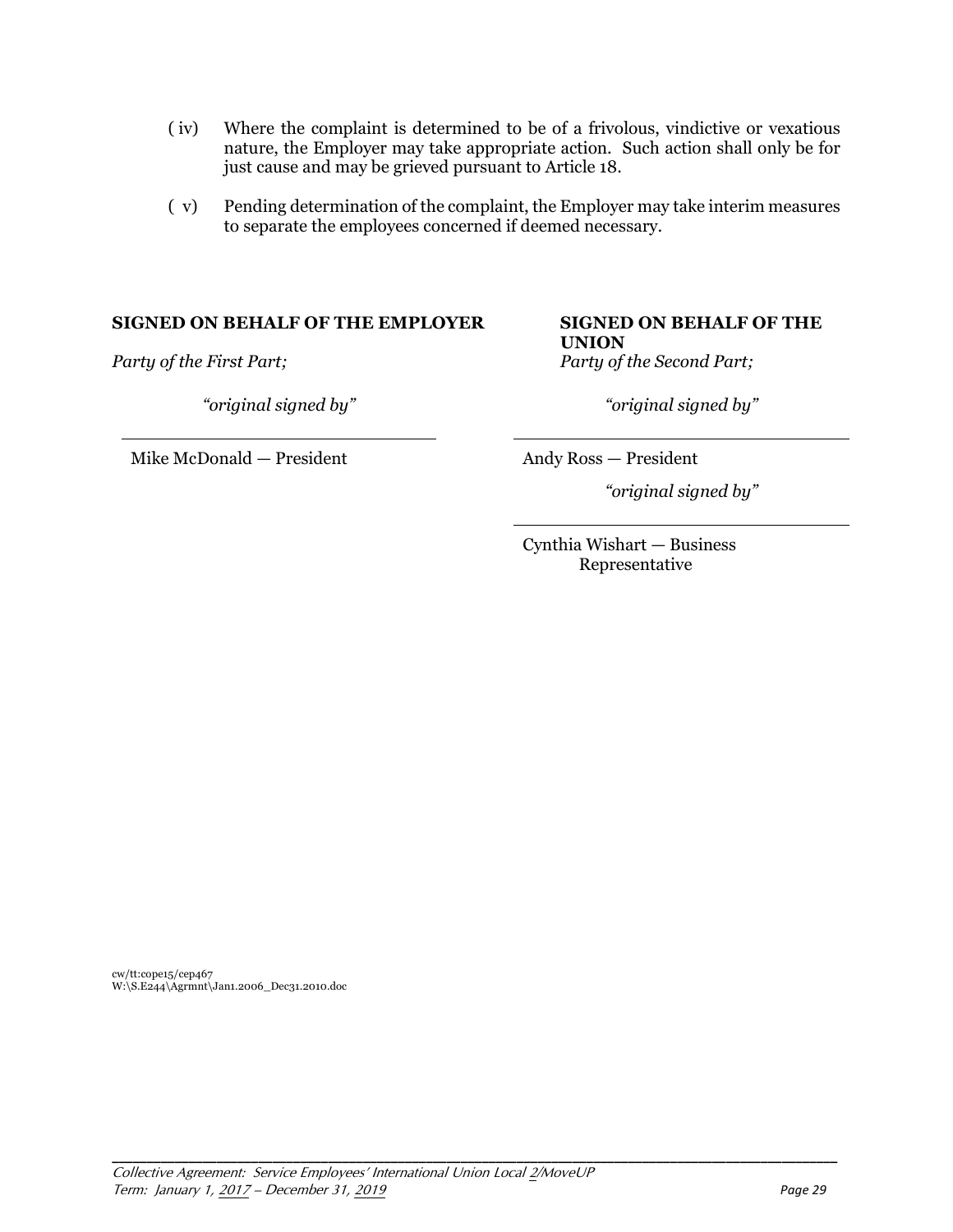#### **LETTER OF UNDERSTANDING No. 2**

## **BETWEEN: SERVICE EMPLOYEES' INTERNATIONAL UNION, LOCAL NO. 2**

#### **AND: MoveUP Canadian Office and Professional Employees Union, Local 378**

#### **HOURS OF WORK**

- a) Clauses 7.01 through 7.03 will be renewed. It is clearly understood that MoveUP may pursue additional changes in existing hours of work pursuant to the "NOTE" under clause 7.03.
- b) Any existing arrangements providing for a four (4) day work week or a nine-day fortnight (or such arrangements agreed to during the term of the Collective Agreement) will not be changed during the term of the collective Agreement except by mutual agreement between the Employer and the Union. This undertaking is to be incorporated into a Letter of Understanding between the Parties.

#### **SIGNED ON BEHALF OF THE EMPLOYER SIGNED ON BEHALF OF THE UNION**

**\_\_\_\_\_\_\_\_\_\_\_\_\_\_\_\_\_\_\_\_\_\_\_\_\_\_\_\_\_\_\_\_\_\_\_\_\_\_\_\_\_\_\_\_\_\_\_\_\_\_\_\_\_\_\_\_\_\_\_\_\_\_\_\_\_\_\_\_\_\_\_\_\_\_\_\_\_\_\_\_\_\_\_\_\_\_\_\_\_\_\_\_\_\_\_\_\_\_\_\_\_\_\_\_** 

*Party of the First Part; Party of the Second* 

*Part;*

*"original signed by" "original signed by"*

Mike McDonald — President Andy Ross — President

*"original signed by"*

Cynthia Wishart — Business Representative

cw/tt:cope15/cep467 W:\S.E244\Agrmnt\Jan1.2006\_Dec31.2010.doc